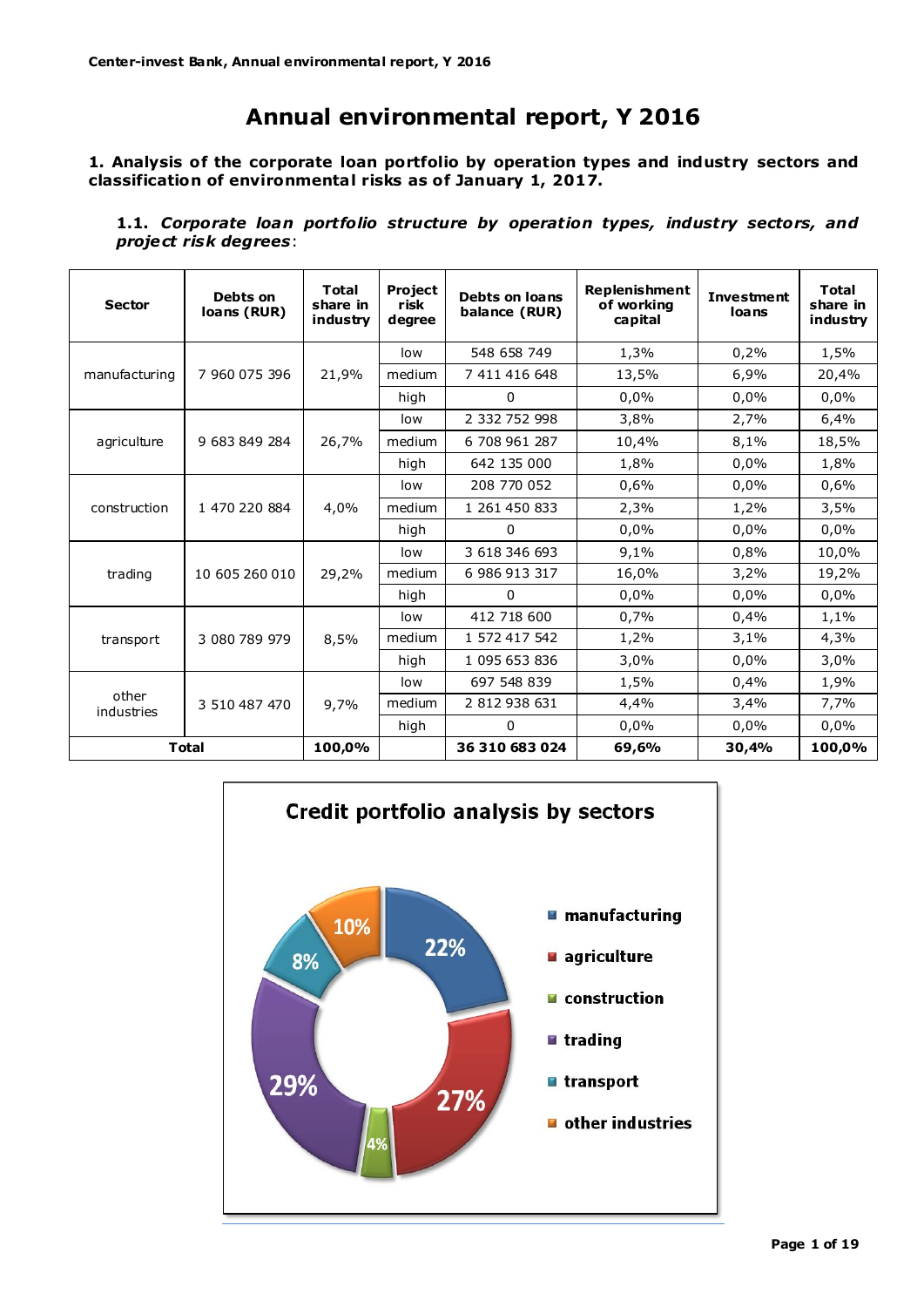| 1.2.     |  |  | Credit portfolio structure by environmental, social, and project risk |  |  |
|----------|--|--|-----------------------------------------------------------------------|--|--|
| degrees: |  |  |                                                                       |  |  |

| <b>Risk</b><br>de gree | Environmental risk,<br>debts on loans (RUR) | <b>Share</b> | Social risk,<br>debts on loans (RUR) | <b>Share</b> | Project risk, debts<br>on loans (RUR) | <b>Share</b> |
|------------------------|---------------------------------------------|--------------|--------------------------------------|--------------|---------------------------------------|--------------|
| low                    | 22 079 944 159.64                           | 60.8%        | 22 034 416 124                       | 60.7%        | 7818795930.21                         | 21.5%        |
| medium                 | 11 560 796 987.74                           | 31.8%        | 9 864 555 182                        | 27.2%        | 26 754 098 257.20                     | 73.7%        |
| high                   | 2 669 941 876.49                            | 7.4%         | 4 4 1 7 7 1 7 7 1 9                  | 12,1%        | 1737788836.46                         | 4.8%         |





| <b>Ecological</b><br>risk level | Social<br>risk level | Am ount<br>(rub.) | <b>Share</b> |
|---------------------------------|----------------------|-------------------|--------------|
| low                             | low                  | 19 511 129 608    | 53,73%       |
| low                             | medium               | 2 384 248 931     | 6,57%        |
| low                             | high                 | 184 565 621       | 0,51%        |
| medium                          | low                  | 2512236516        | 6,92%        |
| medium                          | medium               | 7 233 758 318     | 19,92%       |
| medium                          | high                 | 1814802154        | 5,00%        |
| high                            | low                  | 11 050 000        | 0.03%        |
| high                            | medium               | 246 547 932       | 0,68%        |
| high                            | high                 | 2 412 343 944     | 6,64%        |



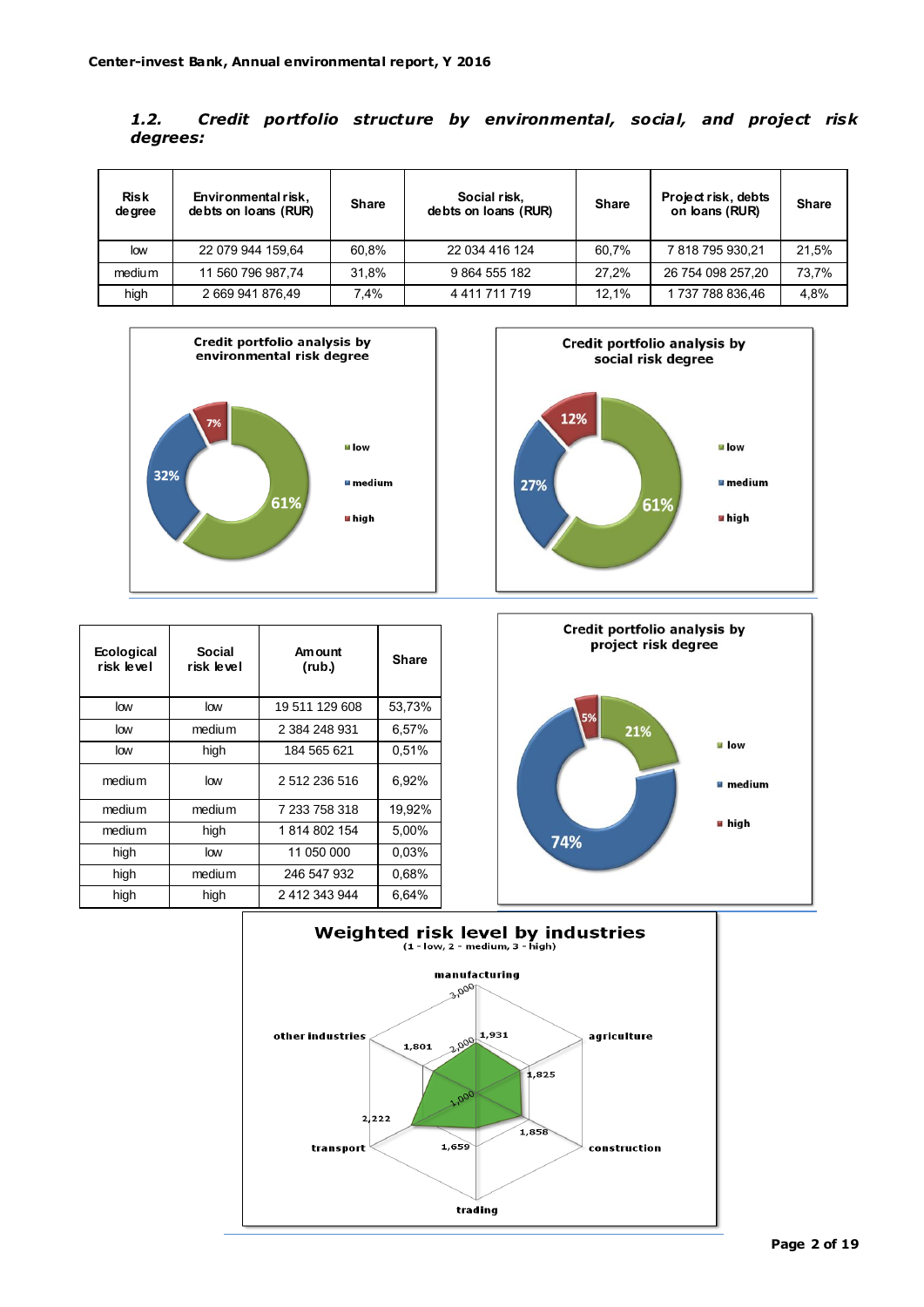The following diagram presents groups of high project risk customers by industries.



#### **2. Describe how the env ironmenta l procedures were included in the operation approval process:**

In 2010 the Bank adopted a new version of «Environmental and Social Policy» (06.09.2010, amendments dd. 01.02.2011, dd. 11.09.2012, dd. 23.04.2014), which was agreed with the main shareholders and partners of the Bank.

The Environmental and Social policy of JSC CB Center-invest (further 'Policy') is a key element of the process of decision- making in the Bank related to financing and approval of projects, and monitoring of their realization.

The purpose of the Policy consist in description of the commitments and procedures supporting the generally recognized principles of promotion of the 'environmentally safe and steady development' in all business operations in the domains of banking, investment, and technical cooperation, as a fundamental aspect of a rational conduct of business.

Center-Invest Bank prefers to finance the projects capable of bringing additional environmental and social yields. Special attention is paid to projects including elements aimed at solution of priority environmental and social problems characteristic of the region, where the Bank operates, such as mitigation of the climate change consequences and the corresponding adaptation measures, desertification, preservation of biodiversity, power and resources sa ving, reduction of the scale of poverty, promotion of good labor conditions, overcoming of social alienation, access to the basic services, equality of sexes, transparency and social development.

The Bank understands the importance of the measures for mit igation of the climate change consequences and corresponding adaptation, and their priority in the context of its operations in the region. It intends to further develop its approach to solution of the climate change problems, especially with regard to reduction of the greenhouse gas emissions, adaptation, use of renewable energy sources, and rising of power efficiency, and to intensify its efforts for solution of these problems within the framework of its operations.

All projects funded by the Bank are subjected to preliminary environmental and social assessment to assist in taking decisions on expediency of financing of a particular activity and, in case of a positive decision, determination of the approach to solution of the environmental and social problems. Such a preliminary social and environmental assessment is a part of the process of general preliminary assessment of the project, which presupposes assessment of the financial, and goodwill risks, and identification of opportunities to improve the environmental or social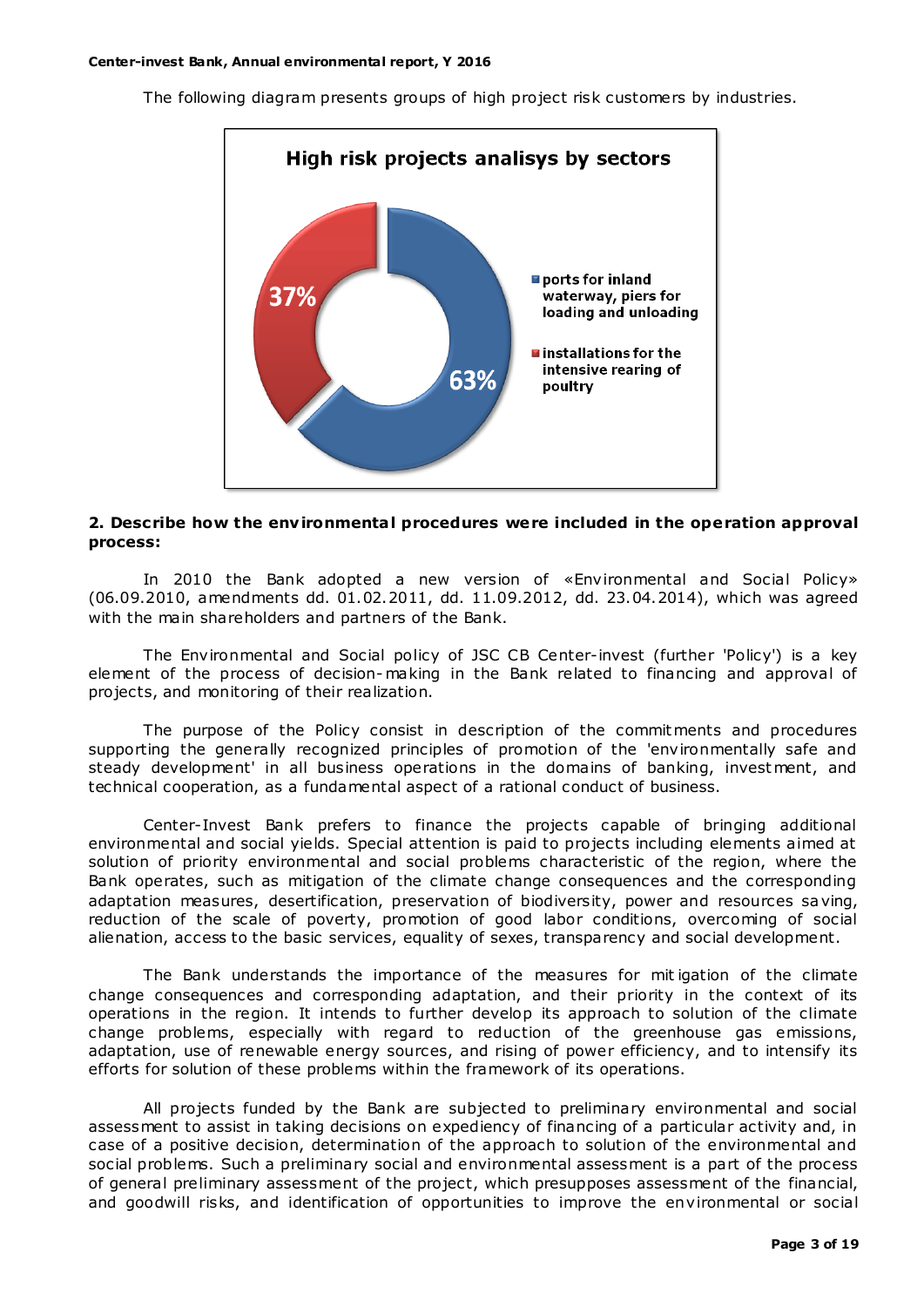situation. This preliminary assessment takes into account the nature and the scale of the project, and is commensurate with the level of environmental and social risks and their consequences.

Center-Invest Bank may refuse from financing of a proposed project for environmental or social reasons in the events when, for instance, such project does not provide for satisfactory methods of solution of environmental and social problems within the time limits deemed reasonable by the Bank, or when the level of residual consequences is inadmissibly high. Besides, there is a list of operations, which the Bank will not finance. That list is contained in the appended 'Environmental and Social Exclusion List of Center-Invest Bank.

Based on environmental and social criteria, Center-Invest Bank classifies the proposed projects by the following categories depending on the level of environmental and social risks: 'A' or 'high-risk', 'B' or 'medium-risk', 'C' or 'low-risk' (Annex 3). This is needed to provide for the scale of the potential environmental and social consequences and problems connected with the proposed projects, and to determine the nature and depth of the required analysis of the environmental and social aspects of each project, the extent of disclosure of information, and cooperation with the interested parties, account taken of the character, the location, the environmental sensitivity, and the scale of the project, as well as the nature and severity of the concomitant environmental consequences and problems. The Bank refers to Category 'A' all projects described in the appended 'Category 'A' Projects', and the projects characterized by a 'high' level of environmental and social risks based on assessment carried out in accordance with the appended 'Criteria of Assessment of Environmental and Social Risks' (Annex 4).

Center-Invest Bank will monitor compliance with the environmental and social commitments under the projects. If the results of monitoring show that the project realization circumstances have changed, or that the customer does not comply with its obligations to observe the requirements, the Bank will work out the corrective actions in collaboration with the customer, and/or resort to the appropriate legal remedies provided for in the contractual and legal documents.

#### **3. Specify the deta ils of the operations, the execution of which was refused for environmenta l reasons, in particular because of actual or alleged failure to comply with the Exclusion List:**

No such cases found.

**4. Specify the deta ils of the operations, the execution of which was refused for environmenta l reasons, because of failure to comply with the laws on health or safety:**

No such cases found.

**5. Spec ify the details of significant environmental problems connected with the borrowers, during the accounting period. In particular:**

- **Accidents / court hearings / lawsuits,**
- **Cases of non-compliance with the applicable laws on environment protection, heath, or safety, resulting in fines, penalties, or non-compliance rates,**
- **Cases of non-compliance of the borrowers with the environmental provisions of the agreements signed with the Bank:**

No such cases found.

**6. Specify the details of the loans / investments / guarantees, etc. used for financing of environmenta l improvements, such as greater efficiency of energy utilization, reduction of energy consumption, reduction of volumes of water consumption, switchover to clean technologies, lower payments for the issue of permits, or minim ization of fines as a result of env ironmenta l improvements:**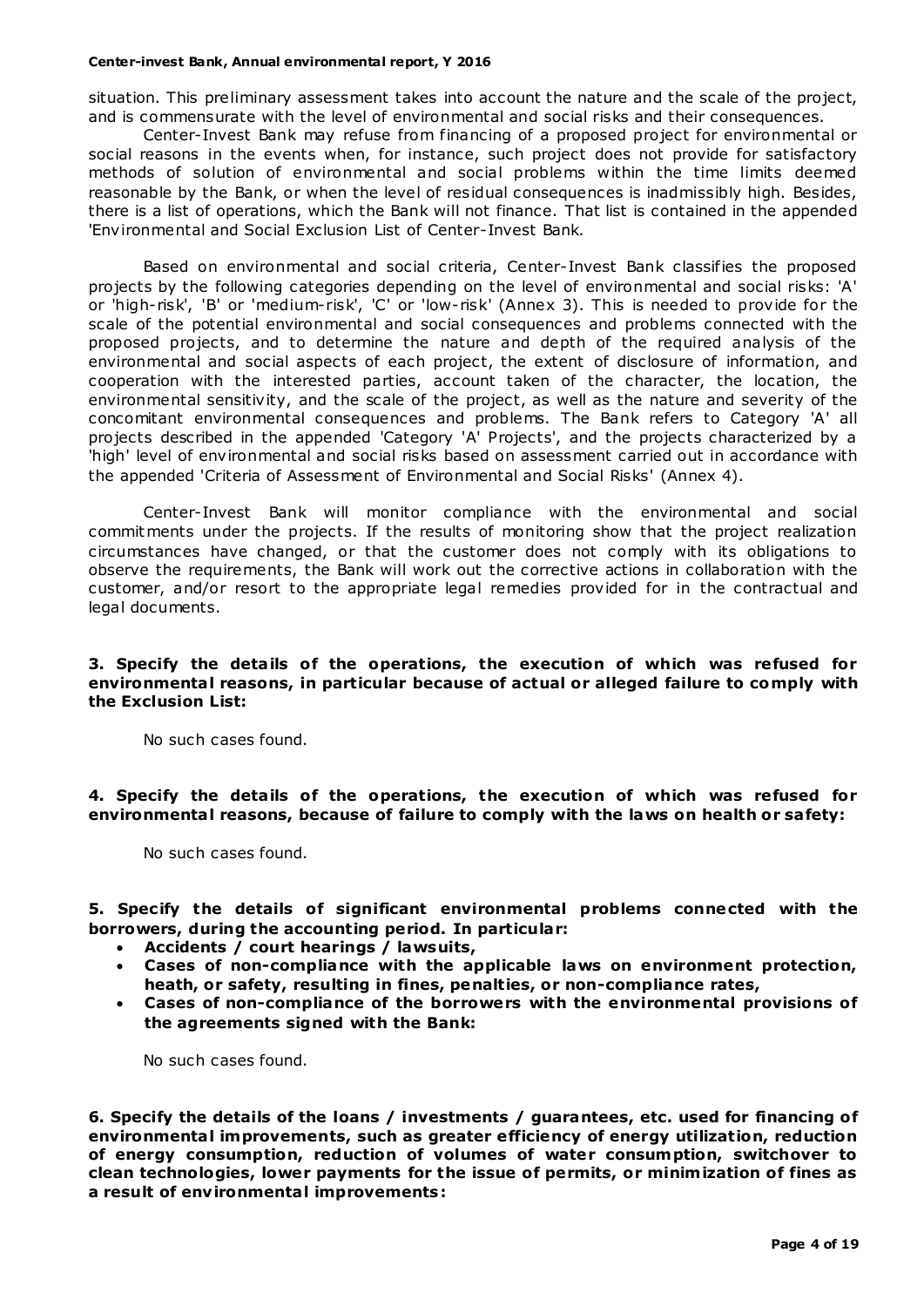According to the results of 2016 the Bank's loan portfolio includes 2 725 energy efficiency projects for the total amount of RUB2.0bn.

Breakdown of financed energy efficiency projects by industries provided below:

| <b>Industry</b>          | Number of<br>projects | Projects amount (RUR) | Amount of financing (RUR) | <b>Share</b> |
|--------------------------|-----------------------|-----------------------|---------------------------|--------------|
| agriculture              | 126                   | 390 452 619           | 1 064 708 844             | 53,0%        |
| production               | 21                    | 336 841 434           | 275 927 000               | 13,7%        |
| residential              | 2 5 6 9               | 660 533 000           | 660 533 000               | 32,9%        |
| housing, communal, other | 9                     | 12 382 560            | 9 0 29 30 6               | 0,4%         |
| <b>Total</b>             | 2725                  | 2 400 209 613         | 2 010 198 150             | 100,0%       |

Center-invest Bank's success in financing energy efficiency projects is attributable to the fundamentally new approach that we have developed for our customers in southern Russia: sustainable lending. This new strategy combines technical, financial and social engineering.

The list of all energy efficiency projects (except Residential loans portfolio) provided in 2016 with indication of Energy savings (per unit) and Reduction of  $CO<sub>2</sub>$  (tones per annum) is given in Annex 5. Total  $CO<sub>2</sub>$  reduction for 2016 equals to 15 546 ton.



# **7. Specify the deta ils of the bad debts aris ing as a result of environmental problems:**

No such cases found.

# **8. Describe the methods of monitoring of the nature protection activ ities of the**  borrowers (e.g. on-site visits by the Bank employees, inspection by the environment **protection / sanitary control bodies, copies of new permits, reports of borrowers):**

The Bank supervises over all projects included in its portfolio, in order to secure compliance with the environmental, social, and other requirements for the project. The borrowers are inspected on site, on the quarterly basis, by the employees of the Economic Security Directorate of the Bank, who perform, inter alia, the visual control of the borrower's compliance with the environmental requirements of the Bank. In the event of violations, the Bank chooses the appropriate course of action, and informs the company involved in the project about the need to take the corresponding corrective measures.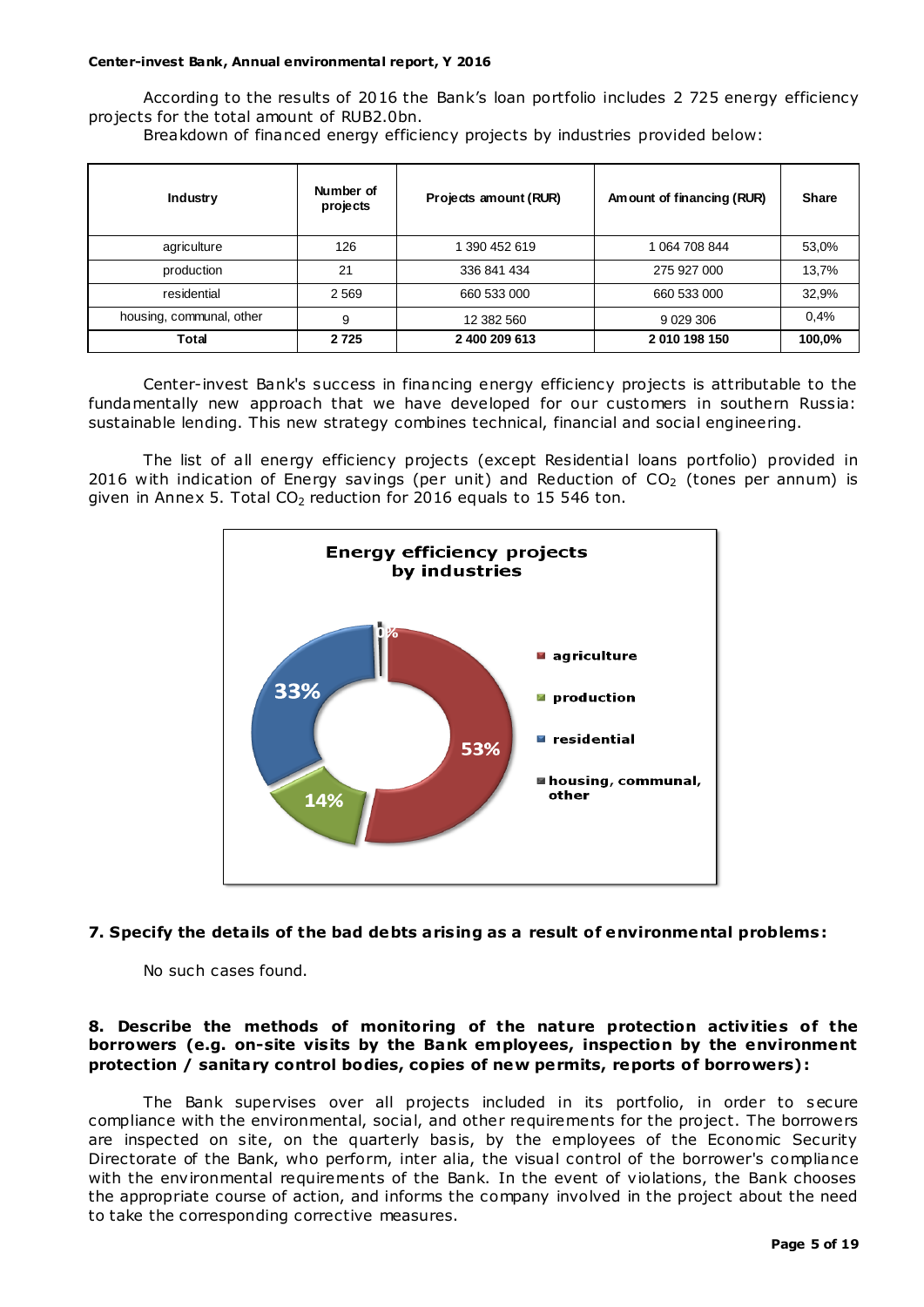#### **9. Spec ify the surname and the title of the employee(s) responsible for adoption of the environmenta l procedures:**

Sergey Y. Smirnov – Chairman of the Executive Board of Center-invest Bank - in charge of coordination of the processes used for the adoption of the environmental procedures at Centerinvest Bank, Environmental secretary of Center-invest Bank;

Olga E. Fofonova – Head of Taganrog branch

#### **10. Specify the difficulties and / or constraints in connection with the adoption of the environmenta l procedures:**

Main problems:

- low level of environmental awareness of the customers the project sponsors;
- underestimation by them of the importance of the environmental audit for modernization of their productions;
- insufficient information available to the public on the decisions capable of adversely effecting the quality and purity of the environment.

#### **11. Additiona l "susta inable" information:**

In 2012 Center-invest Bank adopted a new strategy "Sustainable banking business model" which defined its approach to banking business in the southern Russia. It is not a marketing tool, but a new way of thinking and banking in Russia.

Disclosure & transparency: annual audit by PWC, Moody's rating confirmed at Ba3 positive, in 2007 Center-invest Bank was the first Russian bank to be a finalist and prize winner in the FT Sustainable Banking Awards **:** Dr. Vysokov won the silver medal in the "Sustainable Banker of the Year" category. In a competion run by The New Economy magazine, Center-invest Bank was recognise as the best Russian bank of 2010 for sustainability**.** Center-invest was the only Russian bank to reach the competition final. The winners of the Sustainable Entrepreneurship Award 2011 (SEA) were announced in Vienna. In 2013 Center-invest Bank was the runner-up in its category in the FT/IFC Sustainable Finance Awards, receiving a special commendation for leadership in Eastern Europe. Center-invest Bank was the only Russian bank to win an award. These achievements are attributable to the Bank's strategies for sustainable business development, incorporating social responsibility, and implementing energy-efficiency technologies. It is possible to find full information and disclosures on the Bank's website: [www.centrinvest.ru](http://www.centrinvest.ru/)

Bank provides not only commercial loans, but also a support in a technical assistance helping to companies calculates all main project parameters on the pre-financial stage. During the program realization following support could be received by all customers: IFC consultants (2005-2011), MVV decon GmbH (2007-2009), RuSEFF (2012-2014), and bank specialists. For the period of 2005-2014 customers received 42 energy-audits from our partners, and lots of calculations from bank staff. It is a great opportunity both for companies and bank to find and analyse all financial parameters before project implementation. For companies it is a way to check own expectation with independent ones. For Center-invest it is a way to reduce project risk.

Bank customers may receive loan for energy-efficiency purposes in any from 132 bank branches in southern Russia. It can be either loan for bakery oven, or harvester combine, or walls insulation in multifamily building, or washing machine with energy class A+. It is taking place because of annual trainings of our loan officers by consultants and bank staff. For Center-invest is a very important thing to provide all range of services in any bank office even the smallest one.

Center-Invest Bank specialists participate in all main discussions relative to capital repair of multi-family buildings, because bank has a unique experience in financing of home owner assotiations and housing management companies for the purposes of capital repair of buildings.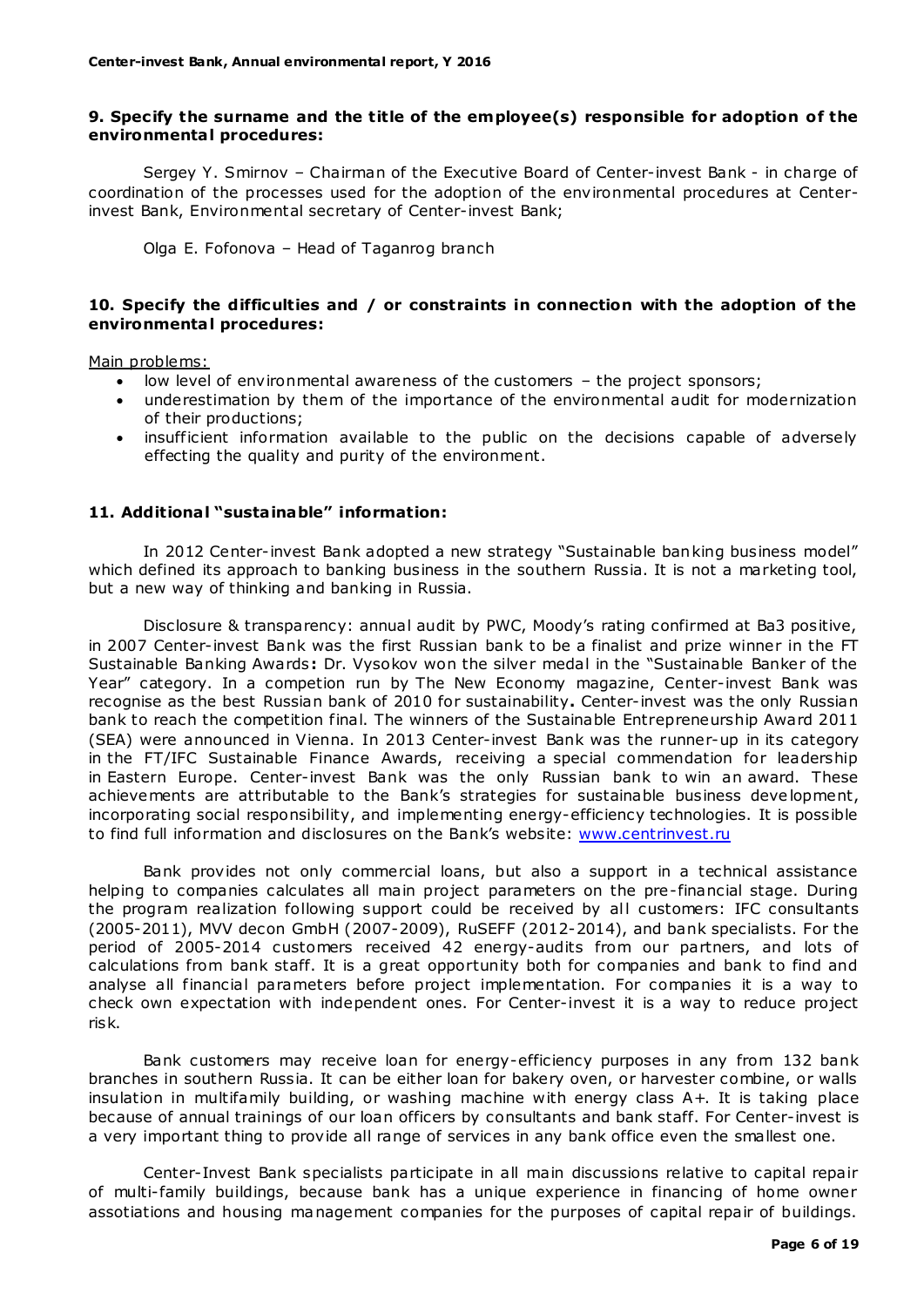Our expert opinion was presented for The State Duma of the Federal Assembly of Russian Federation, The Council of Federation of the Federal Assembly of the Russian Federation, The Russian Chamber of Commerce and Industry, during Annual meeting of Russian Association of Home Owner Associations, Association of European Business, Association of Municipalities of Rostov region, and others.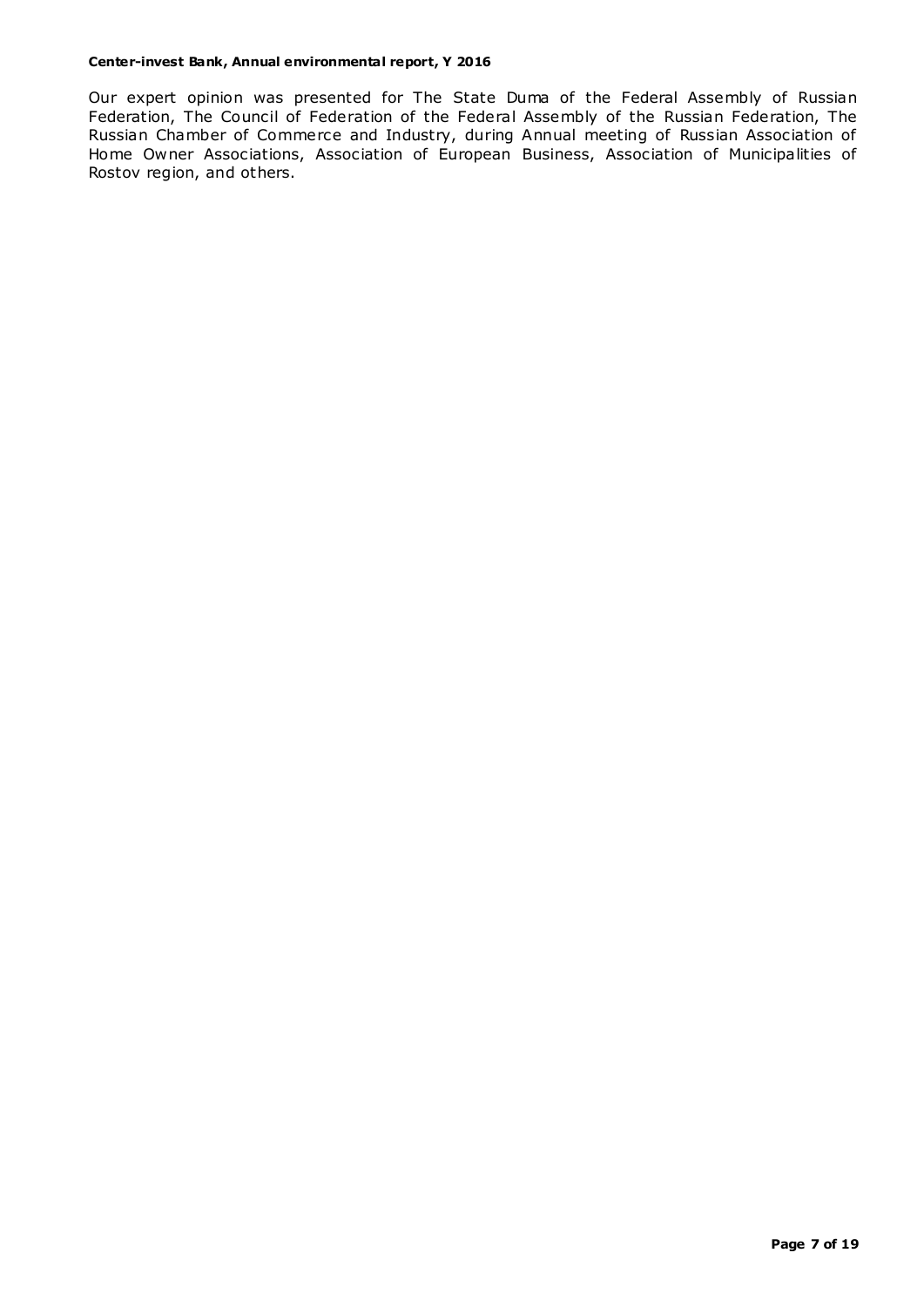# **Environmental and Socia l Exc lus ion List of Center-Invest Bank**

Center-Invest Bank invariably does not finance, directly or indirectly, any projects that involve the following:

- 1) production or trade in any product or activity deemed illegal under host country laws or regulations or international conventions and agreements, or subject to international phase outs or bans, including:
	- a) production or trade in products containing PCBs<sup>1</sup>;
	- b) production or trade in pharmaceutical products, pesticides/herbicides, or other dangerous substances subject to international phase outs or bans  $2$ ;
	- c) production or trade in ozone depleting substances subject to international phase out<sup>3</sup>;
	- d) trade in wildlife or plants or wildlife or plant products regulated under CITES<sup>4</sup>
	- e) transboundary trade in wastes prohibited by international laws<sup>5</sup>.
- 2) production, use or trade in unbonded asbestos fibers and asbestos-containing products  $6$ ;
- 3) activities prohibited by host country legislation or international conventions relating to the protection of biodiversity resources or cultural heritage<sup>7</sup>;
- 4) drift net fishing in the marine environment using nets in excess of 2.5 km in length
- 5) shipment of oil or other hazardous substances in tankers that do not comply with IMO require ments $^8$  ;
- 6) trade in goods without the required export or import licenses or other evidence of authorization of carriage issued by the corresponding export/import or, whenever necessary, transit countries.
- 7) Activities in the nuclear fuel production cycle (uranium mining, production, enrichment, storage or transport of nuclear fuels) and production of or trade in radioactive materials. This does not apply to: the purchase of medical equipment, quality control (measurement) equipment and any equipment where IFC/EBRD consider the radioactive source to be trivial and/or adequately shielded;
- 8) Production of or trade in weapons and munitions (This does not apply to project sponsors who are not substantially involved in these activities. "Not substantially involved" means that the activity concerned is ancillary to a project sponsor's primary operations);
- 9) Production of or trade in alcoholic beverages (excluding beer and wine) (This does not apply to project sponsors who are not substantially involved in these activities. "Not substantially involved" means that the activity concerned is ancillary to a project sponsor's primary operations);
- 10) Production of or trade in tobacco (This does not apply to project sponsors who are not substantially involved in these activities. "Not substantially involved" means that the activity concerned is ancillary to a project sponsor's primary operations);
- 11) Gambling, casinos and equivalent enterprises (This does not apply to project sponsors who are not substantially involved in these activities. "Not substantially involved" means that the activity concerned is ancillary to a project sponsor's primary operations);
- 12) Commercial logging operations for use in primary tropical moist forest;

l  $^{1}$  PCBs: Polychlorinated biphenyls are a group of highly toxic chemicals. PCBs are likely to be found in oil-filled electrical transformers, capacitors and switchgear dating from 1950-1985

<sup>&</sup>lt;sup>2</sup> Reference documents are EU Regulation (EEC) No 2455/92 Concerning the Export and Import of Certain Dangerous Chemicals, as am ended; UN Consolidated List of Products whose Consumption and/or Sale have been Banned, Withdrawn, Severely Restricted or not Approved by Governments; Convention the Prior Informed<br>Consent Procedures for Certain Hazardous Chemicals and Pesticides in Pollutants; WHO Classification of Pesticides by Hazard.

<sup>&</sup>lt;sup>3</sup> Ozone depleting substances: Chemical compounds which react with and deplete stratospheric ozone, resulting in widely publicised 'ozone holes'. The Montreal Protocol lists such sub stances and their target reduction and phase out dates.

<sup>4</sup> CITES: Convention on International Trade in Endangered Species of Wild Fauna and Flora. A list of CITES listed species is ava ilable at www.cites.org/eng/app/index.shtml

<sup>&</sup>lt;sup>5</sup> Reference documents are Regulation (EC) No.1013/2006 of 14 June 2006 on shipments of waste; Decision C (2001) 107/Final of the OECD Council concerning<br>the revision of Decision C(92)39/Final on the control of transbound Transboundary Movements of Hazardous Wastes and their Disposal of 22 March 1989.

 $6$  This does not apply to the use or trade in bonded asbestos cement sheeting where the asbestos content is less than 20%.

<sup>7</sup> Relevant international conventions include, without limitation: Convention on the Conservation of Migratory Species of Wild Animals (Bonn Convention); Convention on Wetlands of International Importance, especially as Waterfowl Habitat (Ramsar Conv ention); Convention on the Conservation of European Wildlife and Natural Habitats (Bern Convention); World Heritage Convention; Convention on Biological Diversity with protocols thereto.

<sup>&</sup>lt;sup>8</sup> This includes: tankers which do not have all required MARPOL and SOLAS certificates (including, without limitation, ISM Code compliance), tankers blacklisted by the European Union or banned by the Paris Memorandum of Understanding on Port State control (Paris MOU), and tankers due for phase out under regulations 13G and 13H of Annex I of MARPOL. No single hull tanker over 25 years old should be used.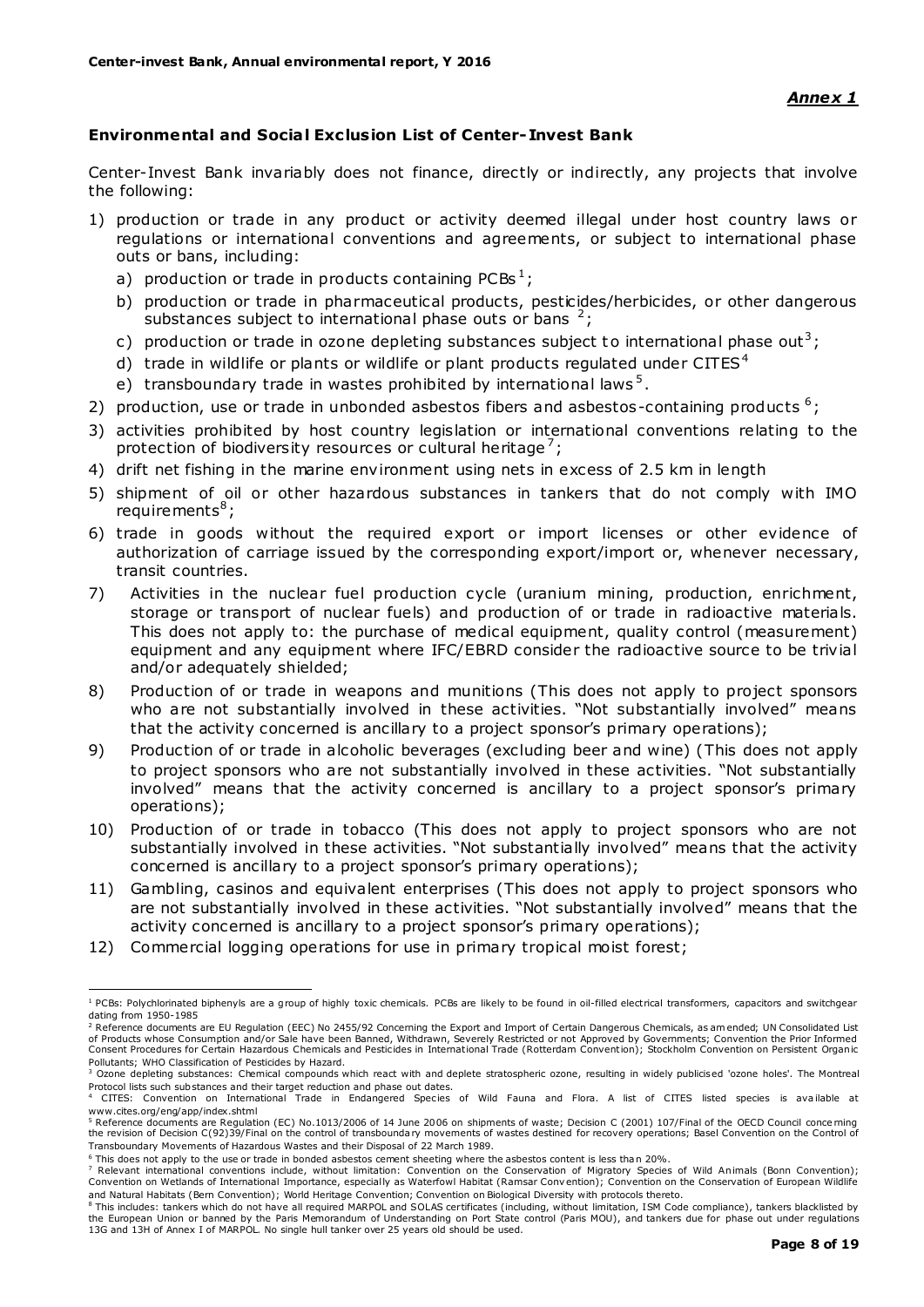- 13) Production of or trade in wood or other forestry products other than from sustainably managed forests;
- 14) Production or activities involving harmful or exploitative forms of forced labour/harmful child labour (Forced labour means all work or service, not voluntarily performed, that is extracted from an individual under threat of force or penalty. Harmful child labour means the employment of children that is economically exploitative, or is likely to be hazardous to, or to interfere with, the child's education, or to be harmful to the child's health, or physical, mental, spiritual, moral or social development).
- 15) Pornography and/or prostitution;
- 16) Racist and/or anti-democratic media.

When financing micro-finance activities, FIs will also apply the following additional exclusions:

- a) Production, trade, storage, or transport of significant volumes of hazardous chemicals, or commercial scale usage of hazardous chemicals. Hazardous chemicals include gasoline, kerosene, and other petroleum products;
- b) Production or activities that impinge on the lands owned, or claimed under adjudication, by Indigenous Peoples, without full documented consent of such peoples.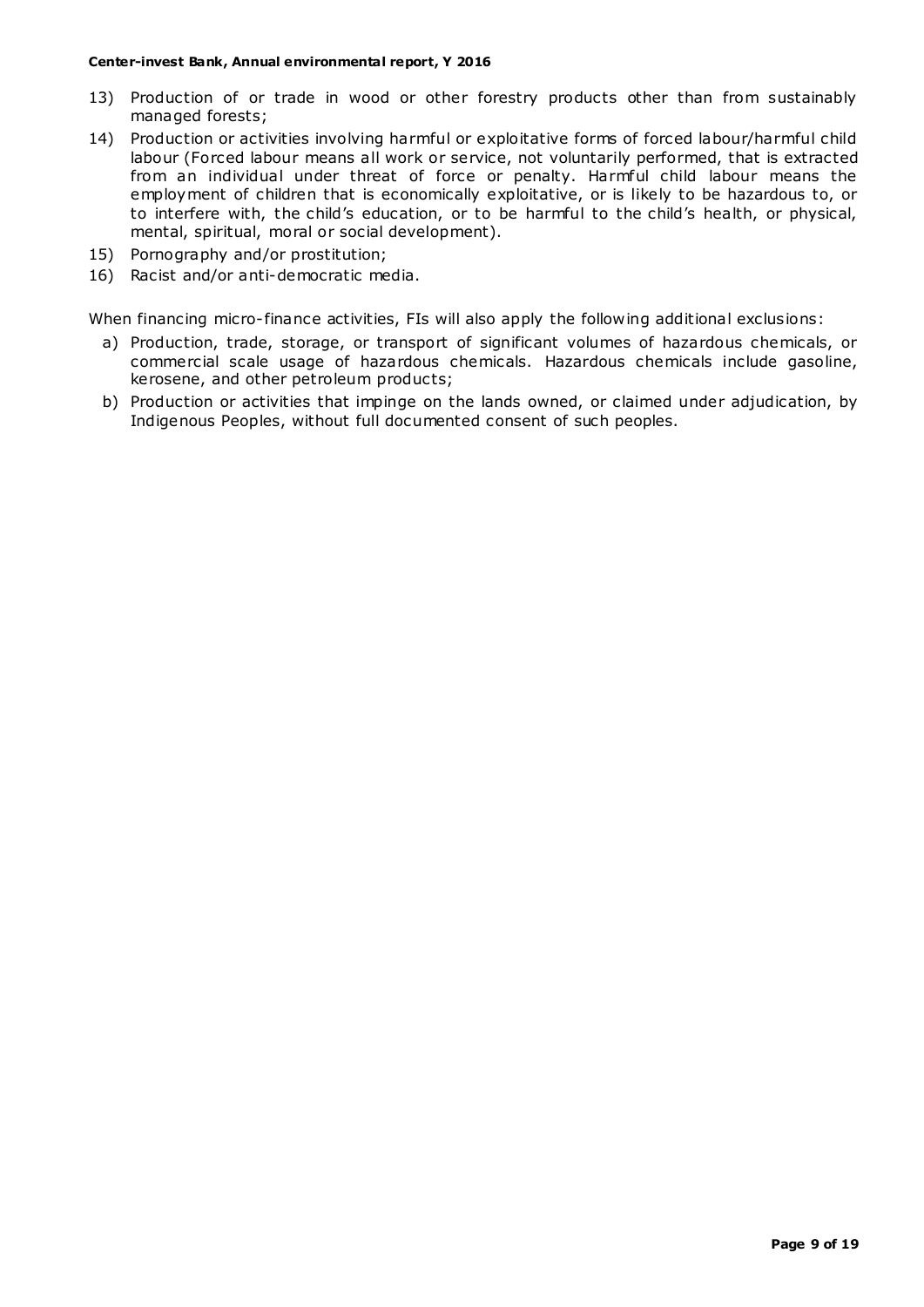# **Category 'A' Projects**

This list refers to projects of new construction, upscaling or transformation / conversion in the following categories. This list is not exhaustive, and the project types included in the list are shown as examples. Referral of the projects to a particular category depends on the nature and scale of the actual or potential adverse environmental or social consequences, and is determined by the specific aspects of realization of the project, and location of the site.

1. Crude oil refineries (excluding undertakings manufacturing only lubric ants from crude oil) and installations for the gasification and liquefaction of 500 tonnes or more of coal or bituminous shale per day.

2. Thermal power stations and other combustion installations with a heat output of 300 MW <sup>9</sup>or more, and, nuclear power stations and other nuclear reactors, including the dismantling or decommissioning of such power stations or reactors (except research installations for the production and conversion of fissionable and fertile materials, whose maximum power does not exceed 1 kW of continuous thermal load).

3. Installations designed for the production, or enrichment of nuclear fuels, the reprocessing, storage or final disposal of irradiated nuclear fuels, or for the storage, disposal or processing of radioactive waste.

4. Integrated works for the initial smelting of cast-iron and steel; installations for the production of nonferrous crude metals from ore, concentrates or secondary raw materials by metallurgical, chemical or electrolytic processes.

5. Installations for the extraction of asbestos and for the processing and transformation of asbestos and products containing asbestos: for asbestos-cement products, with an annual production of more than 20,000 tonnes finished product; for friction material, with an annual production of more than 50 tonnes finished product; and for other asbestos utilization of more than 200 tonnes per year.

6. Integrated chemical installations, i.e. those installations for the manufacture on an industrial scale of substances using chemical conversion processes, in which several units are juxtaposed and are functionally linked to one another and which are for the production of: basic organic chemicals; basic inorganic chemical; phosphorus-, nitrogen- or potassium-based fertilizers (simple or compound fertilizers); basic plant health products and of biocides; basic pharmaceutical products using a chemical or biological process; explosives.

7. Construction of motorways, express roads and lines for long-distance railway traffic and of airports with a basic runway length of 2,100 metres or more; construction of a new road of four or more lanes, or realignment and/or widening of an existing road so as to provide four or more lanes, where such new road, or realigned and/or widened section of road would be 10 km or more in a continuous length.

8. Pipelines, terminals, and associated facilities for the large-scale transport of gas, oil, and chemicals.

9. Sea ports and also inland waterways and ports for inland-waterway traffic which permit the passage of vessels of over 1,350 tonnes; trading ports, piers for loading and unloading connected to land and outside ports (excluding ferry piers) which can take vessels of over 1,350 tonnes.

10. Waste-processing and disposal installations for the incineration, chemical treatment or landfill of hazardous, toxic or dangerous wastes.

11. Large<sup>10</sup> dams and other impoundments designed for the holding back or permanent storage of water.

12. Groundwater abstraction activities or artificial groundwater recharge schemes in cases where the annual volume of water to be abstracted or recharged amounts to 10 million cubic meters or more.

13. Industrial plants for the (a) production of pulp from timber or similar fibrous materials; (b) production of paper and board with a production capacity exceeding 200 air-dried metric tonnes per day.

 $\overline{a}$ 

<sup>10</sup> As per the definition of the International Commission on Large Dams (ICOLD). ICOLD defines a large dam as a dam with a height of 15 m or more from the foundation. Dams that are between 5 and 15m high and have a reservoir volume of more than 3 million m3 are also classified as large dams.

<sup>9</sup> Equivalent to a gross electrical output of 140 MWe for steam and single cycle gas turbines power stations.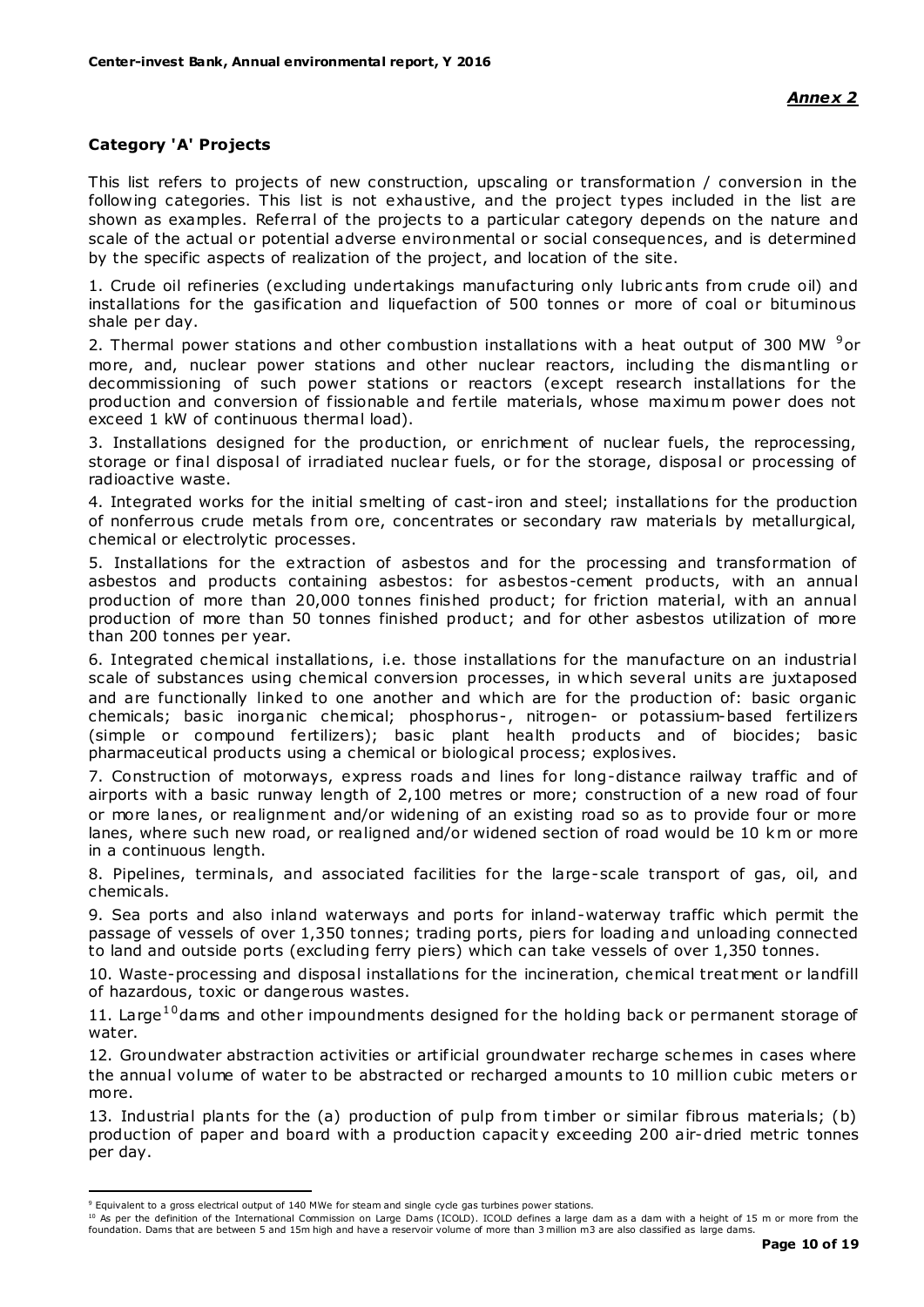14. Large-scale peat extraction, quarries and open-cast mining, and processing of metal ores or coal.

15. Extraction of petroleum and natural gas for commercial purposes.

16. Installations for storage of pet roleum, petrochemical, or chemical products with a capacity of 200,000 tonnes or more.

17. Large-scale forest harvesting.

18. Municipal waste water treatment plants with a capacity exceeding 150,000 population equivalent.

19. Municipal solid waste-processing and disposal facilities.

20. Large-scale tourism and retail development.

21. Construction of overhead electrical power lines.

22. Large-scale land reclamation.

23. Large-scale primary agriculture/silviculture involving intensification or conversion of natural habitats.

24. Plants for the tanning of hides and skins where the treatment capacity exceeds 12 tons of finished products per day.

25. Installations for the intensive rearing of poultry or pigs with more than: 40,000 places for poultry; 2,000 places for production pigs (over 30 kg); or 750 places for sows.

26. Projects<sup>11</sup> which are planned to be carried out in sensitive locations or are likely to have a perceptible impact on such locations, even if the project category does not appear in the above list. Such sensitive locations include National Parks and other protected areas identified by national or international law, and other sensitive locations of international, national or regional importance, such as wetlands, forests with high biodiversity value, areas of archaeological or cultural significance, and areas of importance for indigenous peoples or other vulnerable groups.

27. Projects which involve significant adverse social consequences for the local inhabitants or other persons affected by the project.

28. Projects which involve large-scale resettlement or retrenchment (unbalancing of a stable economic situation).

 $\overline{a}$ 

 $11$  Including, specifically, social or environmental projects (such as renewable energy sources).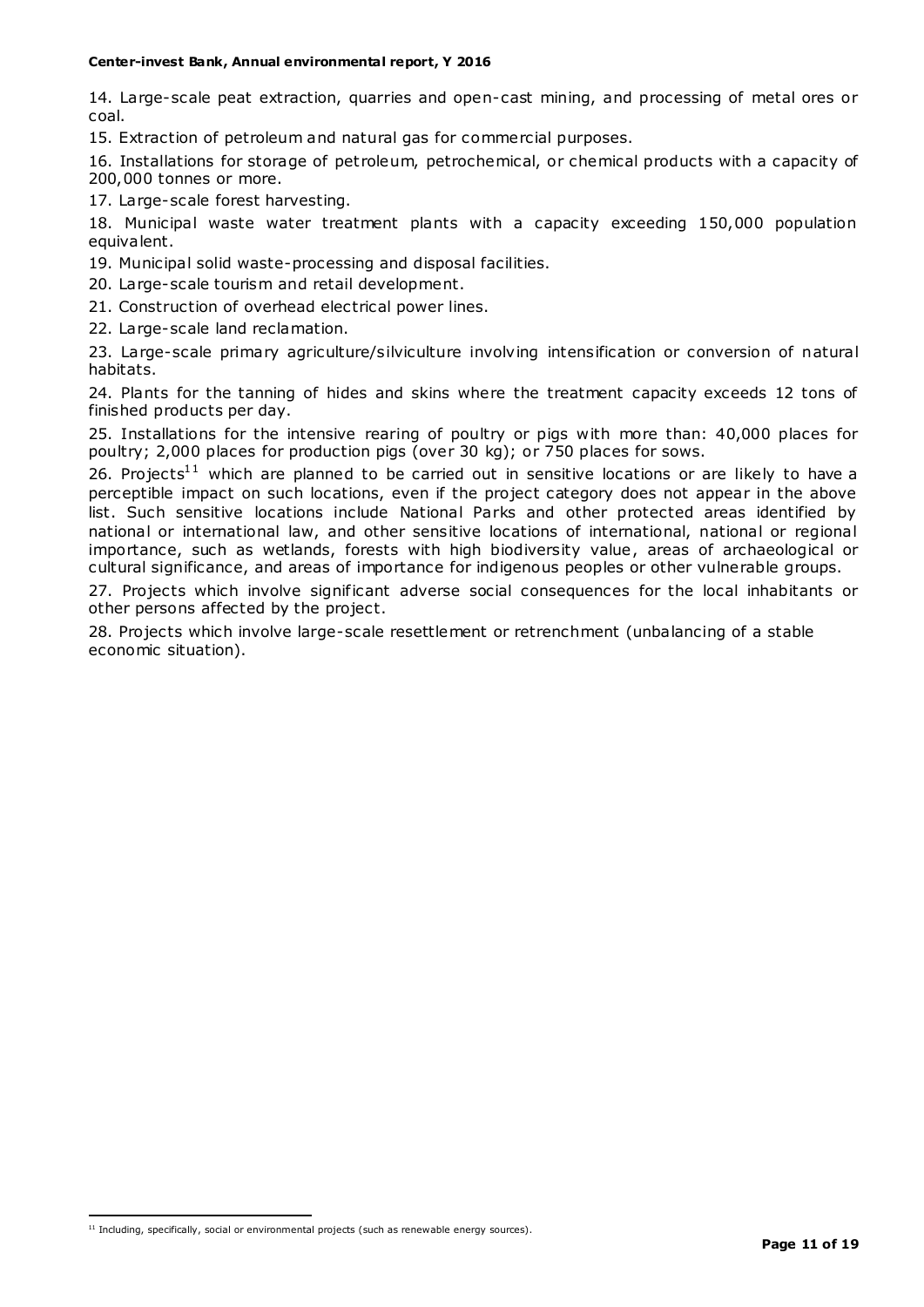### *Annex 3*

| Loan issue criteria                                                              | <b>Risk level</b><br>(assessment criteria)                                                                                                                                                                                                                                                                                                                               | <b>Risk value</b><br>(multiplier) | <b>Total</b><br>(level x value)    |
|----------------------------------------------------------------------------------|--------------------------------------------------------------------------------------------------------------------------------------------------------------------------------------------------------------------------------------------------------------------------------------------------------------------------------------------------------------------------|-----------------------------------|------------------------------------|
| Environmental<br>and<br>social <sup>13</sup> risk in the<br>sector <sup>14</sup> | $1.0 - low/low$<br>1.5 - low/medium, medium/low<br>2.0 - medium/medium, low/high<br>2.5 - medium/high, high/low<br>3.0 - high/medium, high/high                                                                                                                                                                                                                          | 40                                | 40<br>60<br>80<br>100<br>120       |
| Amount of loan                                                                   | 0 - up to 3 million rubles.<br>1 - 3 to 6 million rubles<br>2 - 6 to 30 million rubles<br>3 - more than 30 million rubles                                                                                                                                                                                                                                                | 20                                | $\mathbf{0}$<br>20<br>40<br>60     |
| Loan term                                                                        | 1 - up to 6 months<br>$2 - 6$ to 24 months<br>3 - more than 24 months                                                                                                                                                                                                                                                                                                    | 20                                | 20<br>40<br>60                     |
|                                                                                  | 1.0 - account turnover; quarantee;<br>bill:<br>unsecured loan<br>1.5 - account turnover; quarantee; bill;<br>unsecured loan + fixed assets; inventory<br>pledge; land without a history of industrial<br>production<br>2.0 - fixed assets; inventory pledge; land                                                                                                        |                                   | 20<br>30<br>40                     |
| Collateral                                                                       | without a history of industrial production<br>2.0 - account turnover; guarantee;<br>bill;<br>unsecured loan + land with a history of<br>industrial production or contamination<br>2.0 - account turnover; guarantee; bill;<br>unsecured loan + fixed assets; inventory<br>pledge; land without a history of industrial<br>production + land with a history of industrial | 20                                | 40<br>40                           |
|                                                                                  | production or contamination<br>2.5 - fixed assets; inventory pledge; land<br>without a history of industrial production + land<br>with a history of industrial production or<br>contamination<br>3.0 - land with a history of industrial production<br>or contamination                                                                                                  |                                   | 50<br>60                           |
| Business experience<br>of the Borrower (risk<br>management skills) <sup>15</sup> | 1 - substantial<br>2 - moderate<br>$3 - \text{low}$                                                                                                                                                                                                                                                                                                                      | 20                                | 20<br>40<br>60                     |
| <b>Total</b>                                                                     |                                                                                                                                                                                                                                                                                                                                                                          |                                   | XXX (sum of<br>accumulated points) |
|                                                                                  |                                                                                                                                                                                                                                                                                                                                                                          | High                              | 300-360                            |
|                                                                                  |                                                                                                                                                                                                                                                                                                                                                                          | Medium                            | 171-299                            |
|                                                                                  |                                                                                                                                                                                                                                                                                                                                                                          | Low                               | 100-170                            |

# **Criteria for assessment of environmental and soc ial risks <sup>12</sup>**

<sup>12</sup> Preliminary assessment shall be performed for all projects considered by the Bank, on the basis of this Appendix. Assessment shall be carried out by the interpret out by the state out by the state out by the state out b

employees of the Bank responsible for review of the customers' projects. Based on the results of such assessment, and with regard to sections 18-20 of the ESP, a<br>decision will be taken on further actions for consideration

<sup>15</sup> The borrower's business experience means the CEO's years of service in the particular business area (substantial – more than 3 years, moderate – f rom 1 to 3 years, low– less than 1 year).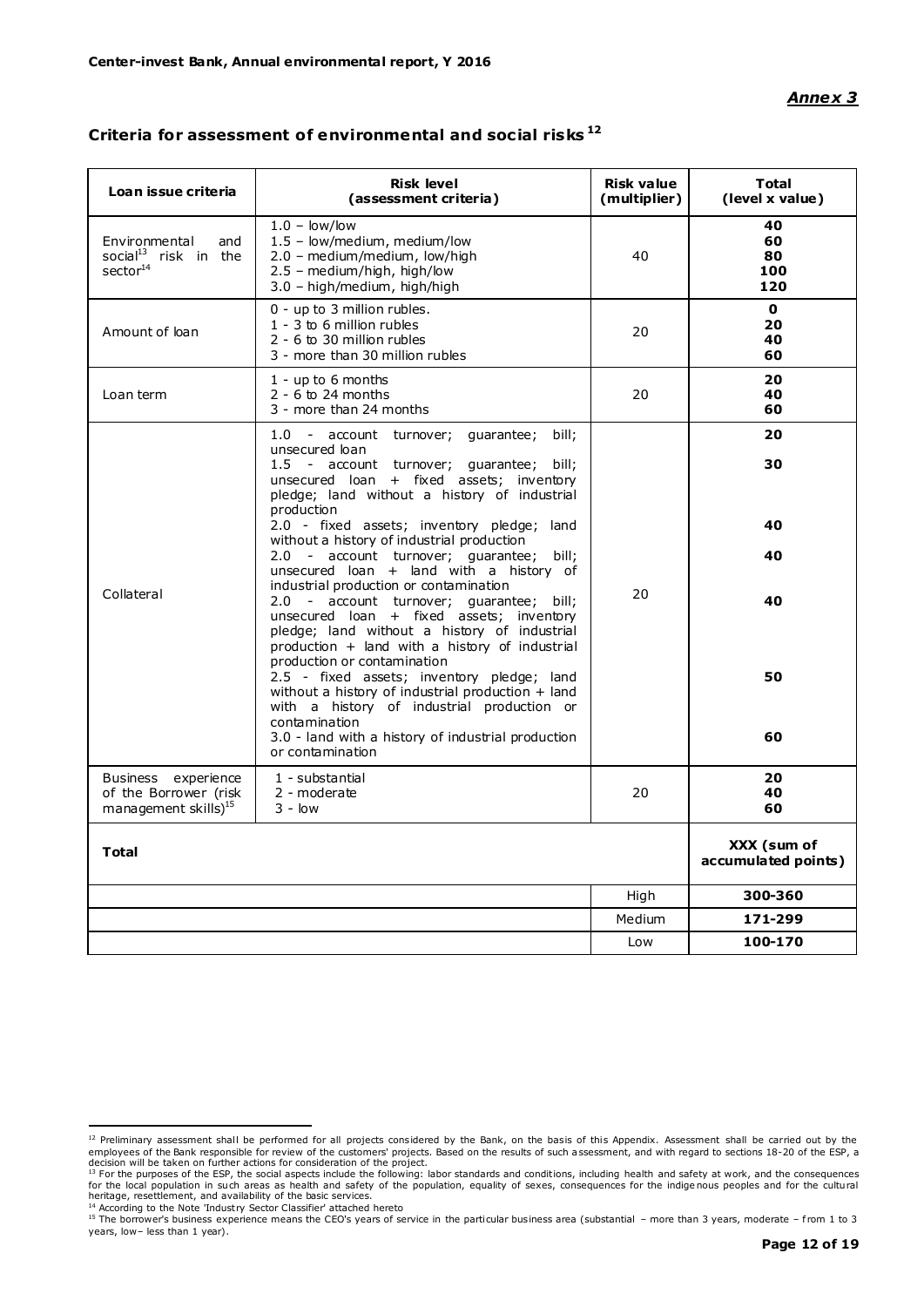### Form of the report on performance of a complex environmental and social examination **and monitoring (CESE) <sup>16</sup>**

The Borrower :

Nature of operations and business of the Borrower:

Reviewed environmental information and identified problems:

Reviewed social information and identified problems:

Compliance with regulatory requirements in the area of environment protection, labor and migration laws, and social requirements and commitments:

Detailed information on major injuries and accidents over the last two years:

If the land is used as security, indicate whether it has been significantly contaminated. If yes, indicate whether the Bank, as the security holder, has any land rehabilitation commitments, and the amount of such commitments.

Minimization and monitoring of risks: specify further actions required / planned by the Borrower, especially the actions aimed at elimination of the problems connected with non-compliance with health, safety, and environment protection requirements, and the corresponding commitments.

Minimization and monitoring of risks: specify the measures to be implemented by the Bank, such as environment protection conditions, loan issue provisos, or monitoring requirements (i.e., submission by the Borrower of regular reports).

Opportunities in the areas of environment protection and social standards (e.g., reduction of wastes, more efficient use of energy, use of cleaner technologies):

By \_\_\_\_\_\_\_\_\_\_\_\_\_\_\_\_\_\_ Date \_\_\_\_\_\_\_\_\_\_\_\_\_\_\_

 $\overline{a}$ 

<sup>&</sup>lt;sup>16</sup> This Form must be filled in by the Bank's employees charged with review of the customers' projects, and shall be handed over to the Bank's employees responsible for the final assessment in accordance with section 32 of the ESP.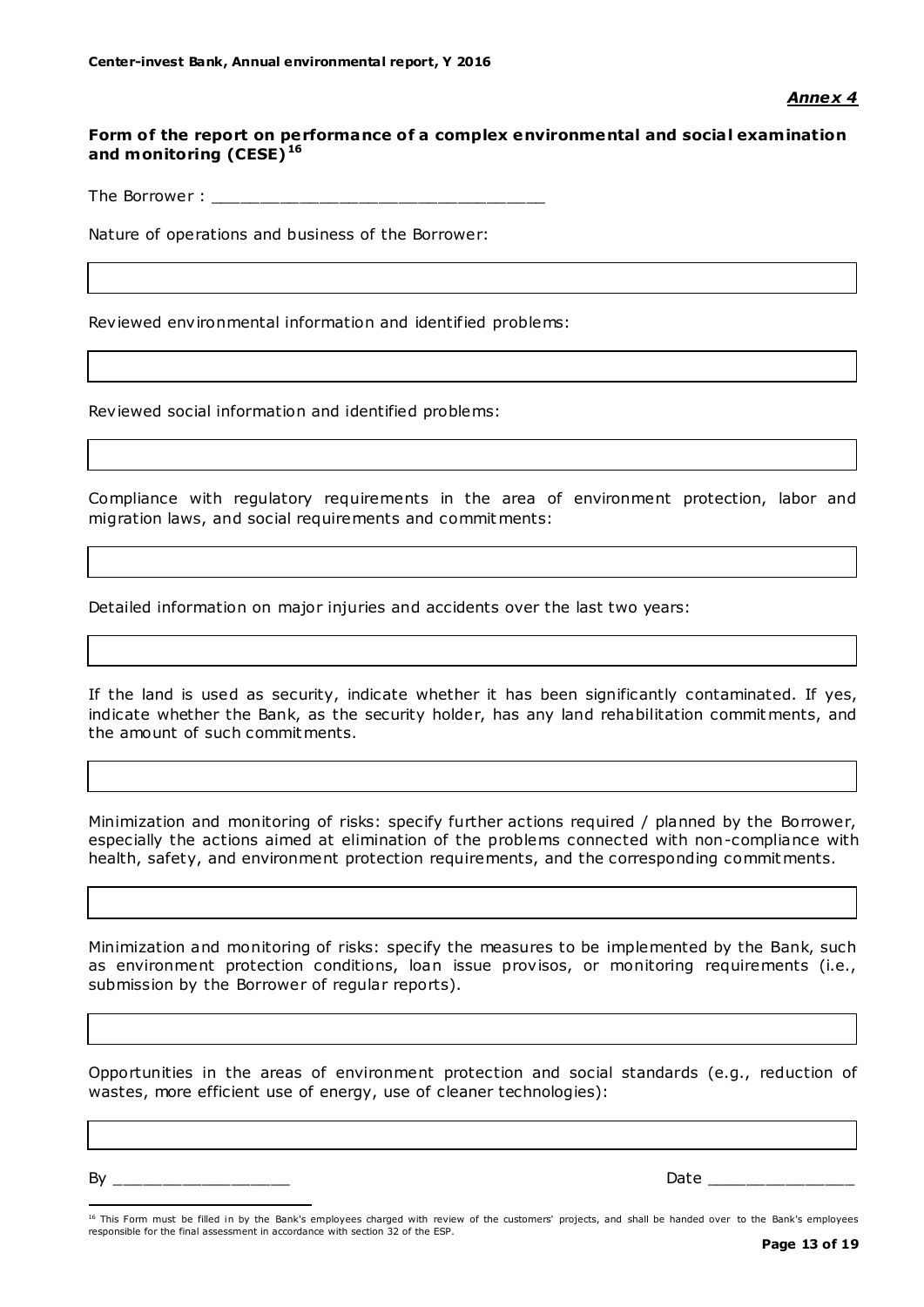#### **<sup>N</sup> Loan ID Project amount (RUR) Loan amount Issue date Tenor (month) (month) Loan type Location # of floors # of apartments Year of construct. Construction material** 1 | 40160004 | 272 545,00 | 272 545,00 | 25.01.2016 | 10 | credit line | Rostov-on-Don | 9 | 256 | 1988 | panel 2 00160099 2 998 066,00 2 998 066,00 02.09.2016 48 credit line Rostov-on-Don 9 256 1988 panel 3 | 00160483 | 850 000,00 | 850 000,00 | 09.08.2016 | 54 | credit line | Rostov-on-Don | 5 90 1970 | brick 4 | 00160502 | 1 400 000,00 | 1 400 000,00 | 22.08.2016 | 60 | credit line | Rostov-on-Don | 10 | 44 | 1999 | brick 5 | 00160511 | 428 254,00 | 125 000,00 | 22.08.2016 | 12 | credit line | Rostov-on-Don | 9 | 49 | 1977 | brick 6 40160116 513 695,00 513 695,00 17.10.2016 9 credit line Rostov-on-Don 9 144 1979 panel 7 | 40160135 | 2 500 000,00 | 1 500 000,00 | 30.11.2016 | 60 | credit line | Rostov-on-Don | 17 | 108 | 1989 | panel 8 00160694 270 000,00 270 000,00 02.11.2016 18 credit line Rostov-on-Don 5 90 1970 brick 9 27160093 3 150 000,00 1 100 000,00 30.12.2016 60 credit line Rostov-on-Don 9 64 1986 panel

#### **Energy-effic iency loans (hous ing and communa l sector)**

# **Energy-effic iency loans (except residential loans)**

| N  | <b>Customer</b> | <b>Project amount</b><br>(RUR) | Amount of<br>financing (RUR) | Payback<br>period | <b>Energy saving</b><br>(per unit) | <b>Industry</b> | Issue<br>date | Type of<br>credit | Reducing of<br>$CO2$ (t per year) |
|----|-----------------|--------------------------------|------------------------------|-------------------|------------------------------------|-----------------|---------------|-------------------|-----------------------------------|
|    | Borrower-1      | 10 500 000                     | 10 500 000                   | 1,5               | 69,7% (el)                         | production      | 22.01.16      | credit line       | 575,0                             |
|    | Borrower-2      | 30 000 000                     | 30 000 000                   | 5,0               | 60,3% (el)                         | production      | 01.02.16      | credit line       | 15,9                              |
| 3  | Borrower-3      | 7 000 000                      | 5 000 000                    | 3,6               | 63,3%(el)                          | production      | 02.02.16      | credit line       | 9,9                               |
| 4  | Borrower-4      | 2 488 000                      | 1988000                      | 3,7               | 32,5% (dt)                         | agriculture     | 03.02.16      | credit line       | 22,6                              |
| 5  | Borrower-5      | 32 000 000                     | 32 000 000                   | 4,2               | 42,2% (dt)                         | agriculture     | 03.02.16      | term loan         | 164,2                             |
| 6  | Borrower-6      | 25 000 000                     | 25 000 000                   | 4,5               | 50% (dt)                           | agriculture     | 04.02.16      | credit line       | 87,6                              |
|    | Borrower-7      | 46 000 000                     | 46 000 000                   | 5,0               | 55,7%(dt)                          | agriculture     | 04.02.16      | credit line       | 530,7                             |
| 8  | Borrower-8      | 18 500 000                     | 18 500 000                   | 4,9               | 60,5% (dt)                         | agriculture     | 04.02.16      | credit line       | 215,9                             |
| 9  | Borrower-9      | 7 167 000                      | 6 000 000                    | 4,2               | 67% (dt)                           | agriculture     | 09.02.16      | credit line       | 120,5                             |
| 10 | Borrower-10     | 1 243 000                      | 1 102 000                    | 3,0               | 37% (dt)                           | agriculture     | 10.02.16      | credit line       | 25,8                              |
| 11 | Borrower-11     | 15 300 000                     | 5 000 000                    | 5,0               | 58% (dt)                           | agriculture     | 18.02.16      | credit line       | 108,0                             |
| 12 | Borrower-12     | 1 243 000                      | 1 118 000                    | 2,9               | 44,4% (dt)                         | agriculture     | 26.02.16      | credit line       | 40,0                              |

#### *Annex 5*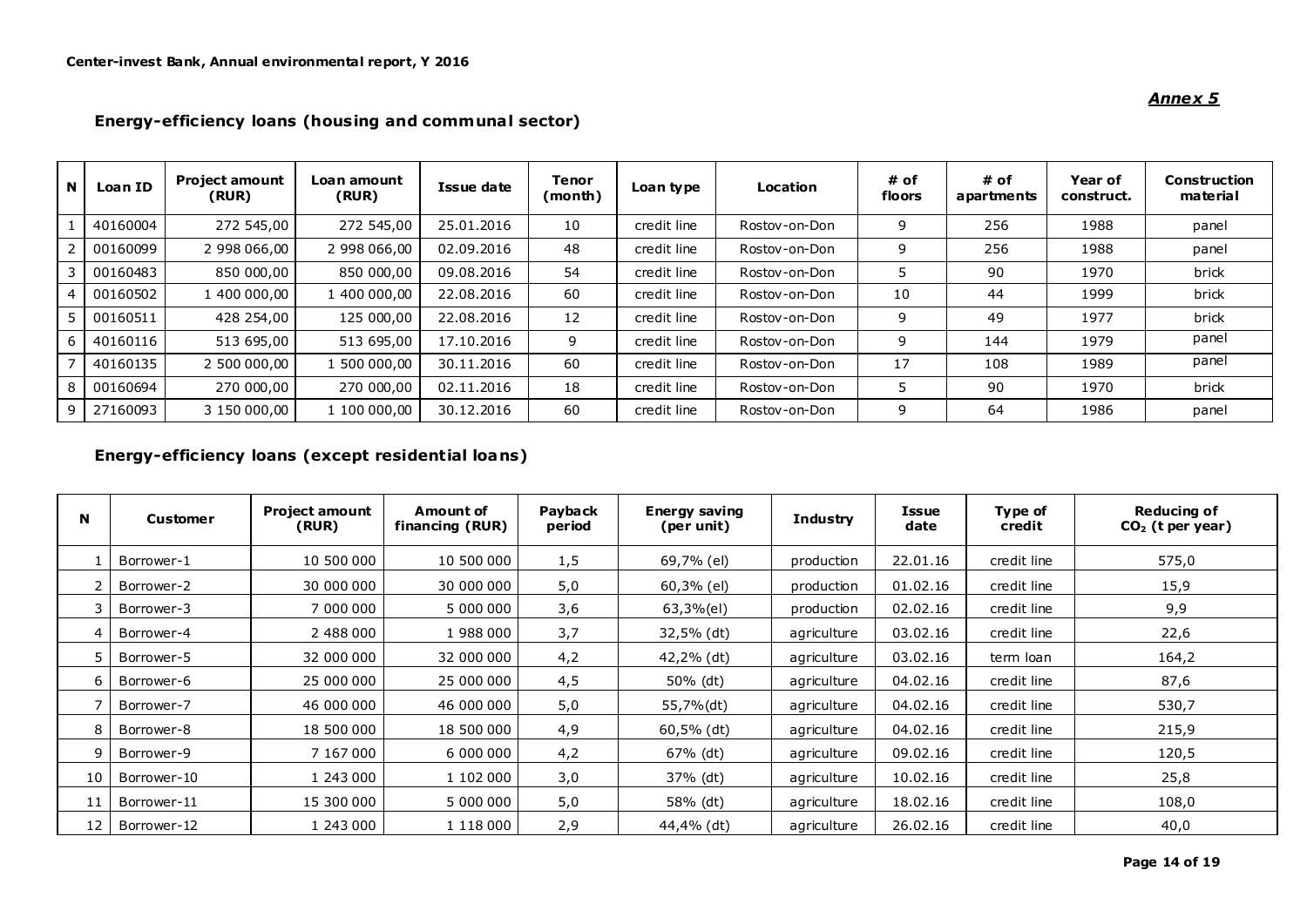| 13 <sub>1</sub> | Borrower-13 | 1 243 000  | 763 000    | 4,0   | 37,3% (dt)     | agriculture | 26.02.16 | credit line | 29,7  |
|-----------------|-------------|------------|------------|-------|----------------|-------------|----------|-------------|-------|
| 14              | Borrower-14 | 4 682 880  | 4 021 700  | 3,6   | 53,7% (el)     | agriculture | 01.03.16 | credit line | 11,6  |
| 15              | Borrower-15 | 7 300 000  | 7 300 000  | 4,5   | 56,7% (el)     | production  | 01.03.16 | credit line | 42,5  |
| 16              | Borrower-16 | 7 340 278  | 5 872 223  | 5,0   | 58,6% (dt)     | agriculture | 11.03.16 | credit line | 57,7  |
| 17              | Borrower-17 | 4 628 550  | 4 528 550  | 4,3   | 55,7% (dt)     | agriculture | 16.03.16 | credit line | 59,0  |
| 18              | Borrower-18 | 4 915 467  | 3 930 000  | 4,9   | 55,7% (dt)     | agriculture | 22.03.16 | credit line | 59,0  |
| 19              | Borrower-19 | 10 206 882 | 10 200 000 | 4,2   | 50,9% (dt)     | agriculture | 28.03.16 | credit line | 45,4  |
| 20              | Borrower-20 | 7 340 278  | 5 870 000  | 5,0   | 55,7% (dt)     | agriculture | 29.03.16 | credit line | 59,0  |
| 21              | Borrower-21 | 7 340 278  | 2 000 000  | 5,0   | 58,5% (dt)     | agriculture | 30.03.16 | credit line | 66,2  |
| 22              | Borrower-22 | 8 025 000  | 7 222 000  | 4,4   | 49,3% (dt)     | agriculture | 30.03.16 | credit line | 45,6  |
| 23              | Borrower-23 | 5 614 000  | 4 490 000  | 4,8   | 85,7% (dt)     | agriculture | 31.03.16 | credit line | 85,7  |
| 24              | Borrower-24 | 6 933 700  | 6 600 000  | $5,0$ | 55,4% (dt)     | agriculture | 04.04.16 | credit line | 101,2 |
| 25              | Borrower-25 | 6 165 000  | 5 540 000  | 4,7   | 56,9% (dt)     | agriculture | 07.04.16 | credit line | 66,2  |
| 26              | Borrower-26 | 7 340 000  | 6 606 000  | 3,6   | 45,3% (dt)     | agriculture | 08.04.16 | credit line | 36,3  |
| 27              | Borrower-27 | 4 915 467  | 1 700 000  | 4,8   | 62,8% (dt)     | agriculture | 13.04.16 | credit line | 89,8  |
| 28              | Borrower-28 | 4 915 467  | 4 915 467  | 4,7   | 47%(dt)        | agriculture | 15.04.16 | credit line | 44,4  |
| 29              | Borrower-29 | 1 395 000  | 1 395 000  | 3,0   | 37,1% (el)     | production  | 18.04.16 | credit line | 90,1  |
| 30              | Borrower-30 | 5 500 000  | 3 850 000  | 3,9   | 51% (el)       | production  | 20.04.16 | credit line | 36,4  |
| 31              | Borrower-31 | 38 882 121 | 31 105 696 | 4,3   | 80,7%(dt)      | agriculture | 21.04.16 | credit line | 490,7 |
| 32              | Borrower-32 | 6 165 000  | 4 000 000  | 4,5   | 62,2% (dt)     | agriculture | 21.04.16 | credit line | 77,4  |
| 33              | Borrower-33 | 6 165 500  | 4 900 000  | 4,3   | 60,4% (dt)     | agriculture | 26.04.16 | credit line | 76,3  |
| 34              | Borrower-34 | 7 002 031  | 5 600 000  | 4,9   | 53,1%(dt)      | agriculture | 29.04.16 | credit line | 53,2  |
| 35              | Borrower-35 | 1 243 000  | 1 243 000  | 1,9   | 52,2% (dt)     | agriculture | 29.04.16 | credit line | 58,0  |
| 36              | Borrower-36 | 14 680 557 | 11 700 000 | 5,0   | 63,5%(dt)      | agriculture | 04.05.16 | credit line | 81,6  |
| 37              | Borrower-37 | 1 205 000  | 1 084 000  | 3,1   | 44,4% (dt)     | agriculture | 05.05.16 | credit line | 37,5  |
| 38              | Borrower-38 | 6 761 785  | 5 720 000  | 4,5   | 131,3% (dt,el) | agriculture | 06.05.16 | credit line | 131,3 |
| 39              | Borrower-39 | 1 590 000  | 1 270 000  | 3,5   | 78,1% (el)     | agriculture | 10.05.16 | credit line | 41,4  |
| 40              | Borrower-40 | 4 915 467  | 4 177 500  | 3,8   | 49,8% (dt)     | agriculture | 11.05.16 | credit line | 52,7  |
| 41              | Borrower-41 | 7 340 278  | 5 872 000  | 4,9   | 58,5% (dt)     | agriculture | 16.05.16 | credit line | 66,2  |
| 42              | Borrower-42 | 6 428 600  | 6 428 600  | 4,7   | 62,5% (dt)     | agriculture | 18.05.16 | credit line | 76,1  |
| 43              | Borrower-43 | 4 916 467  | 3 900 000  | 4,7   | 56,5% (dt)     | agriculture | 18.05.16 | term loan   | 56,9  |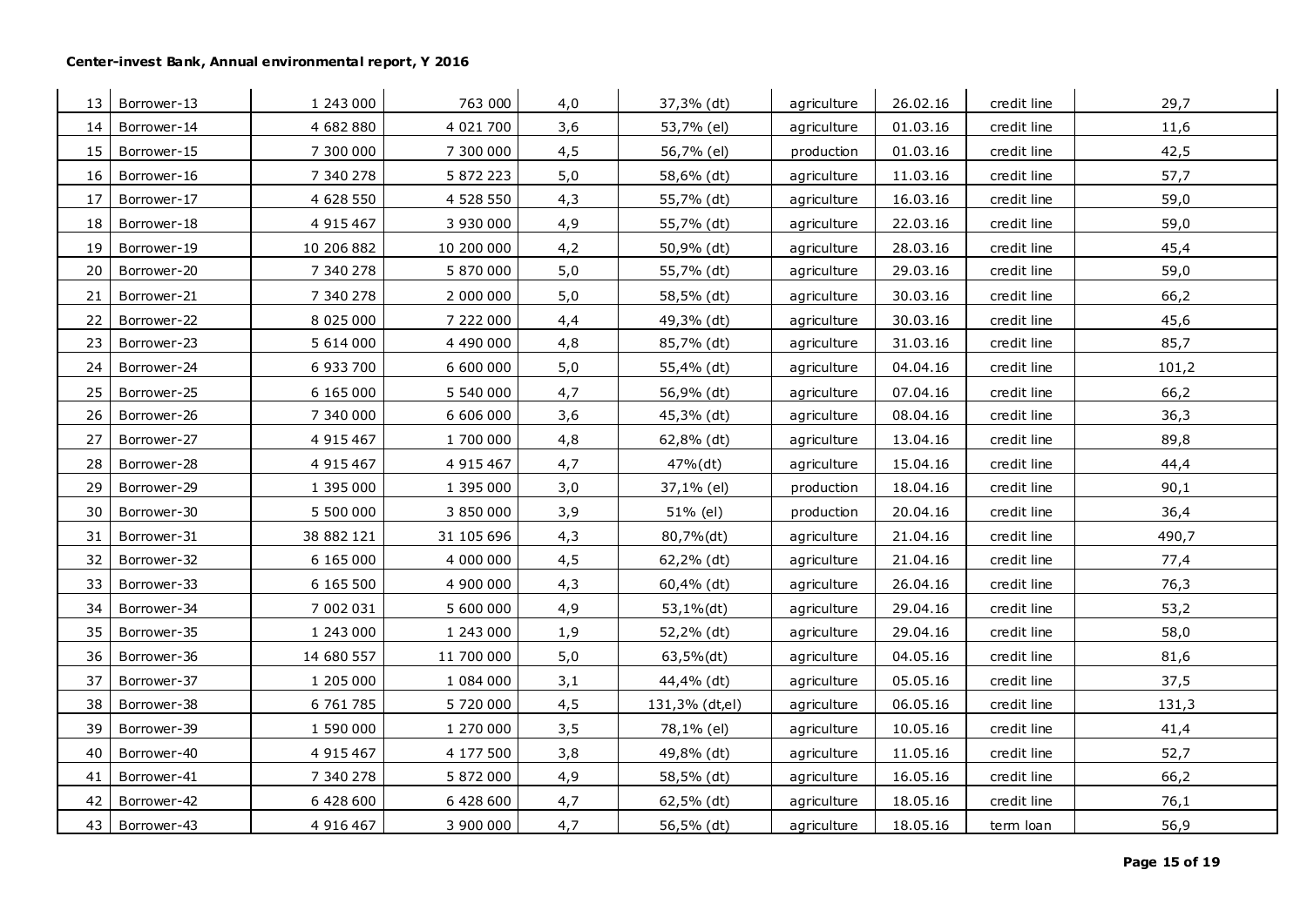| 44 | Borrower-44 | 4 962 460  | 1 700 000  | 4,8 | 55,7% (dt)    | agriculture | 19.05.16 | credit line | 59,0  |
|----|-------------|------------|------------|-----|---------------|-------------|----------|-------------|-------|
| 45 | Borrower-45 | 4 915 467  | 2 915 000  | 4,3 | 61,7% (dt)    | agriculture | 19.05.16 | credit line | 80,8  |
| 46 | Borrower-46 | 7 002 500  | 5 600 000  | 4,6 | 54% (dt)      | agriculture | 23.05.16 | credit line | 84,5  |
| 47 | Borrower-47 | 6 165 529  | 4 917 000  | 4,4 | 62,9% (dt)    | agriculture | 23.05.16 | credit line | 84,7  |
| 48 | Borrower-48 | 14 574 148 | 12 000 000 | 3,2 | 57,7%(gas)    | production  | 24.05.16 | term loan   | 325,6 |
| 49 | Borrower-49 | 7 786 690  | 6 200 000  | 4,6 | 64,5% (dt)    | agriculture | 24.05.16 | credit line | 85,4  |
| 50 | Borrower-50 | 5 735 500  | 4 588 400  | 1,8 | 45,8% (dt,el) | agriculture | 24.05.16 | credit line | 318,2 |
| 51 | Borrower-51 | 7 789 000  | 7 010 000  | 4,8 | 42,5% (dt)    | agriculture | 25.05.16 | credit line | 34,6  |
| 52 | Borrower-52 | 10 122 276 | 10 100 000 | 3,7 | 85,9%(dt)     | agriculture | 26.05.16 | credit line | 266,5 |
| 53 | Borrower-53 | 13 994 730 | 11 200 000 | 4,9 | 66,4%(dt)     | agriculture | 26.05.16 | credit line | 86,6  |
| 54 | Borrower-54 | 6 165 500  | 4 900 000  | 4,3 | 68,9% (dt)    | agriculture | 27.05.16 | credit line | 97,0  |
| 55 | Borrower-55 | 6 212 523  | 4 970 000  | 5,0 | 65,5%(dt)     | agriculture | 30.05.16 | credit line | 118,9 |
| 56 | Borrower-56 | 7 002 000  | 3 500 000  | 4,4 | 61,6% (dt)    | agriculture | 31.05.16 | credit line | 80,3  |
| 57 | Borrower-57 | 7 002 031  | 5 600 000  | 4,8 | 46,7% (dt)    | agriculture | 01.06.16 | credit line | 54,8  |
| 58 | Borrower-58 | 1 850 000  | 1 850 000  | 3,9 | 48,7% (dt)    | agriculture | 01.06.16 | credit line | 44,5  |
| 59 | Borrower-59 | 1 246 100  | 870 000    | 1,4 | 59,2% (dt)    | agriculture | 06.06.16 | credit line | 95,3  |
| 60 | Borrower-60 | 15 240 000 | 14 600 000 | 4,6 | 79%(dt)       | agriculture | 07.06.16 | credit line | 100,1 |
| 61 | Borrower-61 | 7 340 278  | 5 870 000  | 5,0 | 47,8% (dt)    | agriculture | 08.06.16 | credit line | 43,0  |
| 62 | Borrower-62 | 7 405 467  | 6 390 000  | 4,9 | 50,9% (dt)    | agriculture | 09.06.16 | credit line | 45,4  |
| 63 | Borrower-63 | 10 122 276 | 10 000 000 | 4,8 | 75,2%(dt)     | agriculture | 20.06.16 | credit line | 79,6  |
| 64 | Borrower-64 | 7 340 278  | 7 340 000  | 3,9 | 68,6% (dt)    | agriculture | 21.06.16 | credit line | 129,6 |
| 65 | Borrower-65 | 8 306 400  | 6 600 000  | 4,9 | 64,5%(dt)     | agriculture | 27.06.16 | credit line | 85,4  |
| 66 | Borrower-66 | 1 305 000  | 1 044 000  | 3,6 | 40,7% (dt)    | agriculture | 01.07.16 | credit line | 34,4  |
| 67 | Borrower-67 | 6 212 523  | 3 050 000  | 4,0 | 65,9% (dt)    | agriculture | 01.07.16 | credit line | 90,7  |
| 68 | Borrower-68 | 7 690 000  | 5 372 000  | 3,7 | 63% (el)      | production  | 05.07.16 | credit line | 34,0  |
| 69 | Borrower-69 | 1 590 000  | 1 590 000  | 2,3 | 74,5% (el)    | agriculture | 06.07.16 | credit line | 33,9  |
| 70 | Borrower-70 | 74 161 045 | 70 000 000 | 4,7 | 88,1% (el)    | production  | 07.07.16 | credit line | 692,5 |
| 71 | Borrower-71 | 2 402 660  | 2 402 660  | 3,6 | 55,6% (dt)    | agriculture | 19.07.16 | credit line | 62,6  |
| 72 | Borrower-72 | 1 303 900  | 903 900    | 2,3 | 53,3% (dt)    | agriculture | 21.07.16 | credit line | 536,0 |
| 73 | Borrower-73 | 4 915 467  | 3 900 000  | 4,8 | 67,3% (dt)    | agriculture | 21.07.16 | credit line | 96,5  |
| 74 | Borrower-74 | 30 450 000 | 30 000 000 | 2,4 | 42,1% (el)    | production  | 21.07.16 | credit line | 1,1   |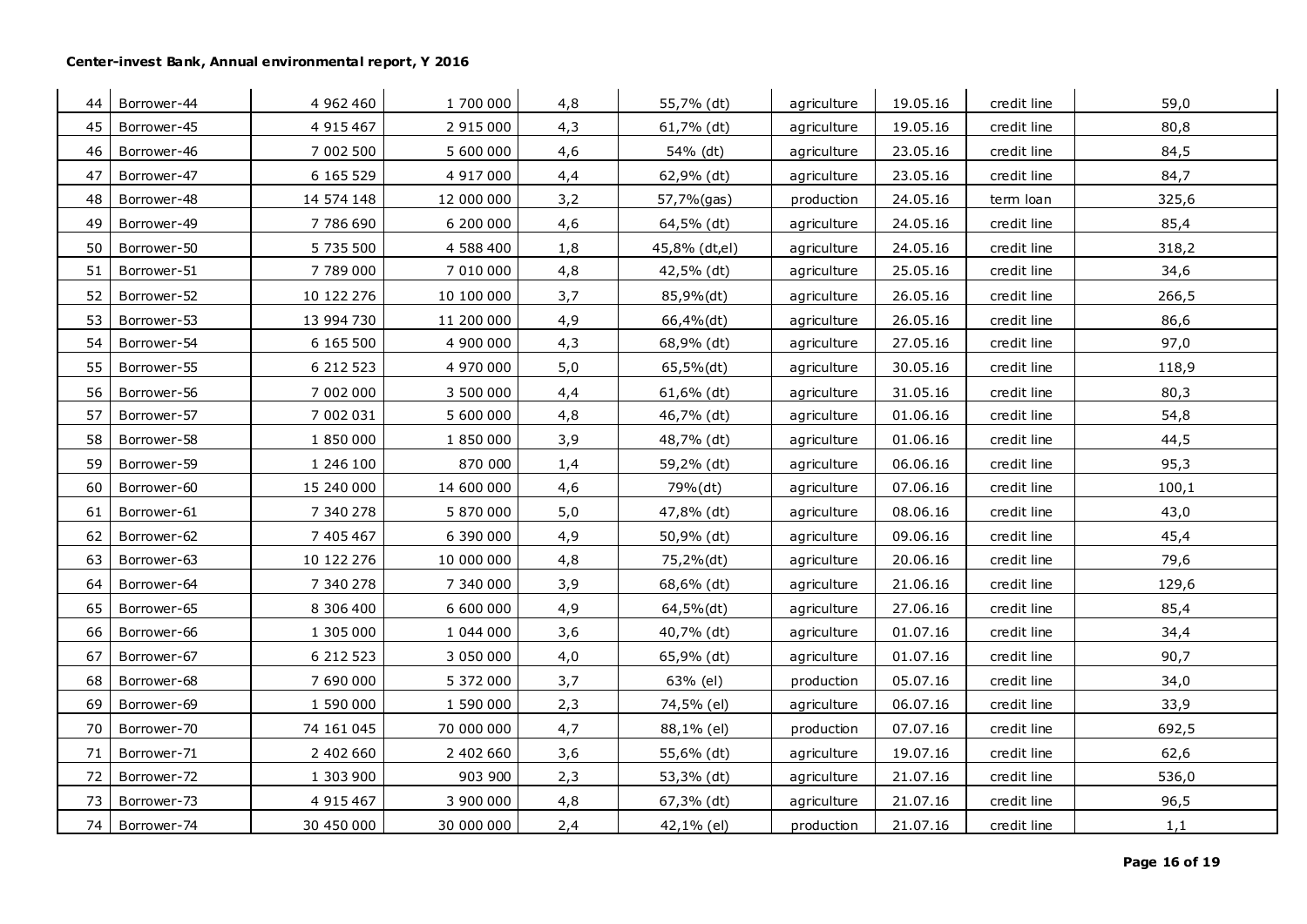| 75  | Borrower-75  | 11 990 000  | 9 592 000  | 5,0   | 67,6% (dt) | agriculture | 22.07.16 | credit line | 111,1 |
|-----|--------------|-------------|------------|-------|------------|-------------|----------|-------------|-------|
| 76  | Borrower-76  | 20 634 774  | 17 650 000 | 4,6   | 70,8% (dt) | agriculture | 27.07.16 | credit line | 106,1 |
| 77  | Borrower-77  | 5 798 520   | 2 500 000  | 4,5   | 62,1% (dt) | agriculture | 28.07.16 | credit line | 92,3  |
| 78  | Borrower-78  | 8 616 910   | 8 616 910  | 4,9   | 48% (dt)   | agriculture | 29.07.16 | credit line | 46,2  |
| 79  | Borrower-79  | 14 410 000  | 12 740 000 | 3,2   | 52,7% (el) | production  | 01.08.16 | credit line | 11,7  |
| 80  | Borrower-80  | 14 800 000  | 10 000 000 | 5,0   | 70,4% (dt) | production  | 04.08.16 | credit line | 156,0 |
| 81  | Borrower-81  | 9 636 000   | 9 636 000  | 3,9   | 73,3% (dt) | agriculture | 09.08.16 | credit line | 34,4  |
| 82  | Borrower-82  | 39 000 000  | 39 000 000 | 2,8   | 90,6% (dt) | agriculture | 09.08.16 | credit line | 331,8 |
| 83  | Borrower-83  | 18 000 000  | 9 000 000  | 4,9   | 68,8% (dt) | agriculture | 16.08.16 | credit line | 68,8  |
| 84  | Borrower-84  | 5 989 680   | 4 000 000  | 3,9   | 62,5% (dt) | agriculture | 16.08.16 | credit line | 78,2  |
| 85  | Borrower-85  | 8 355 000   | 6 684 000  | 4,9   | 58,3% (dt) | agriculture | 17.08.16 | credit line | 78,8  |
| 86  | Borrower-86  | 4 700 000   | 3 760 000  | 4,8   | 52,9% (dt) | agriculture | 17.08.16 | credit line | 87,9  |
| 87  | Borrower-87  | 3 500 000   | 2 800 000  | 3,5   | 62,5% (dt) | agriculture | 18.08.16 | credit line | 93,9  |
| 88  | Borrower-88  | 4 915 467   | 4 170 000  | 4,4   | 47,8% (dt) | agriculture | 18.08.16 | credit line | 45,9  |
| 89  | Borrower-89  | 7 556 000   | 5 750 000  | 4,2   | 65,7% (el) | production  | 29.08.16 | credit line | 0,1   |
| 90  | Borrower-90  | 116 486 760 | 40 000 000 | 4,9   | 16,7% (el) | agriculture | 30.08.16 | credit line | 7,0   |
| 91  | Borrower-91  | 14 647 000  | 10 737 000 | 5,0   | 40,8% (dt) | agriculture | 05.09.16 | credit line | 69,1  |
| 92  | Borrower-92  | 7 000 000   | 5 500 000  | 3,2   | 44,4% (el) | production  | 06.09.16 | credit line | 16,0  |
| 93  | Borrower-93  | 3 250 000   | 2 750 000  | 2,1   | 78,7% (dt) | agriculture | 08.09.16 | credit line | 138,5 |
| 94  | Borrower-94  | 1 355 000   | 1 084 000  | 2,5   | 50,2% (dt) | agriculture | 09.09.16 | credit line | 50,5  |
| 95  | Borrower-95  | 19 457 820  | 15 619 440 | 4,9   | 67,9% (dt) | agriculture | 13.09.16 | credit line | 99,1  |
| 96  | Borrower-96  | 6 500 000   | 5 100 000  | 4,8   | 49,4% (dt) | agriculture | 15.09.16 | credit line | 54,9  |
| 97  | Borrower-97  | 1 377 000   | 1 100 000  | 3,2   | 43,3% (dt) | agriculture | 19.09.16 | credit line | 40,7  |
| 98  | Borrower-98  | 3 300 000   | 1 000 000  | 3,5   | 50,9%(dt)  | agriculture | 20.09.16 | credit line | 55,1  |
| 99  | Borrower-99  | 32 640 000  | 27 200 000 | $5,0$ | 56,4% (dt) | agriculture | 21.09.16 | credit line | 181,9 |
| 100 | Borrower-100 | 1 468 170   | 1 170 000  | 2,7   | 49,2% (dt) | agriculture | 22.09.16 | credit line | 48,5  |
| 101 | Borrower-101 | 11 671 551  | 11 000 000 | 0,9   | 81,7% (el) | production  | 23.09.16 | credit line | 98,0  |
| 102 | Borrower-102 | 50 000 000  | 25 000 000 | 2,9   | 13% (el)   | agriculture | 23.09.16 | credit line | 536,7 |
| 103 | Borrower-103 | 4 284 000   | 3 000 000  | 4,5   | 62,9% (dt) | agriculture | 28.09.16 | credit line | 90,2  |
| 104 | Borrower-104 | 1 309 000   | 600 000    | 2,6   | 49,2% (dt) | agriculture | 10.10.16 | credit line | 48,5  |
| 105 | Borrower-105 | 1 884 000   | 1 884 000  | 3,7   | 49,1% (dt) | agriculture | 10.10.16 | credit line | 48,3  |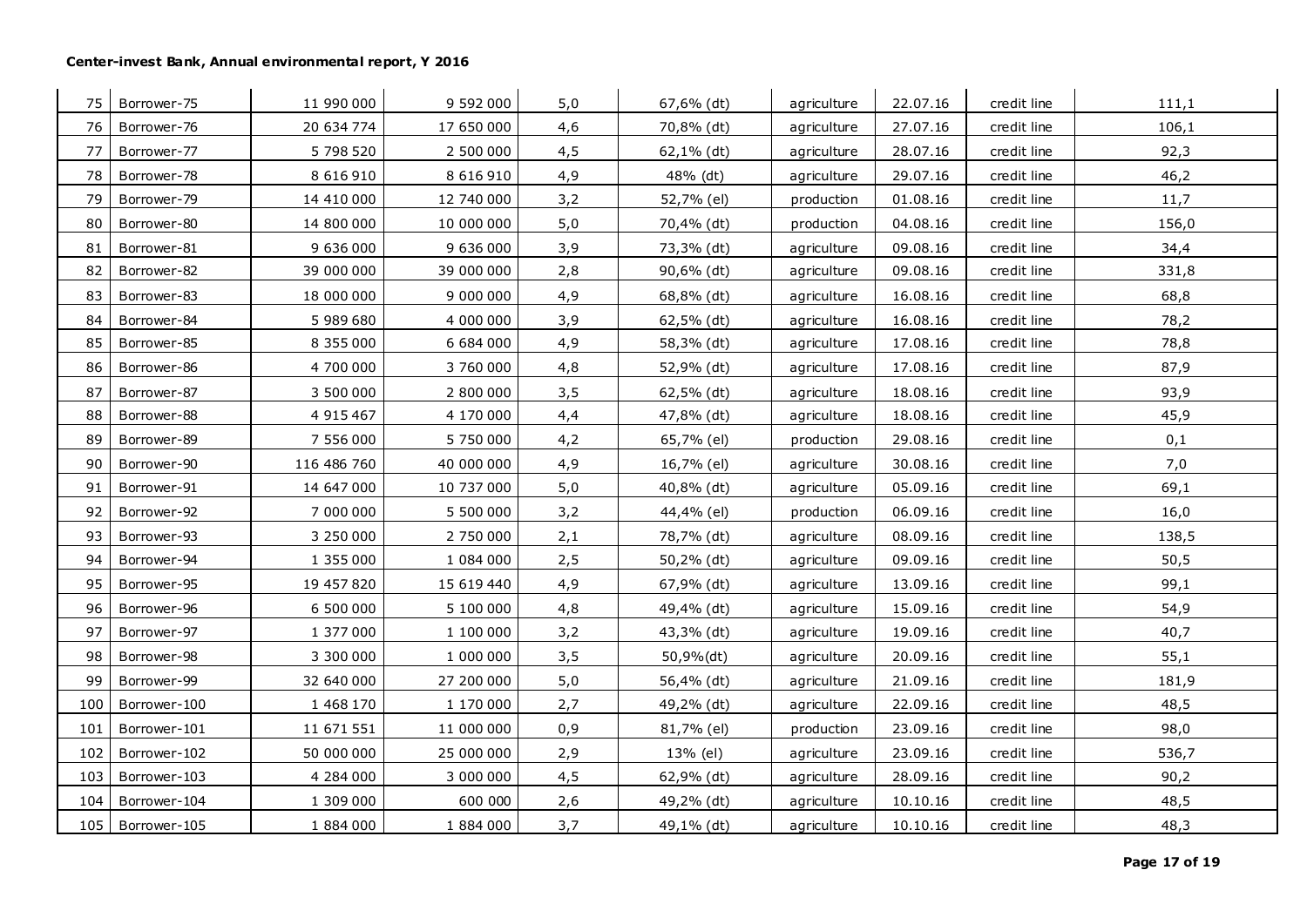| 106 | Borrower-106       | 1 377 500   | 1 100 000  | 3,8 | 35,9% (dt)     | agriculture | 12.10.16 | credit line | 24,6  |
|-----|--------------------|-------------|------------|-----|----------------|-------------|----------|-------------|-------|
| 107 | Borrower-107       | 109 331 296 | 87 600 000 | 4,9 | 55,5% (dt)     | agriculture | 13.10.16 | credit line | 113,4 |
| 108 | Borrower-108       | 10 065 254  | 9 000 000  | 4,8 | 54,3% (dt)     | agriculture | 13.10.16 | credit line | 55,9  |
| 109 | Borrower-109       | 34 708 450  | 10 000 000 | 3,8 | 50% (dt)       | agriculture | 14.10.16 | credit line | 93,9  |
| 110 | Borrower-110       | 8 350 000   | 6 000 000  | 3,0 | 82,8% (el)     | production  | 17.10.16 | credit line | 74,5  |
| 111 | Borrower-111       | 6 212 500   | 4 900 000  | 4,6 | 45,9% (dt)     | agriculture | 24.10.16 | credit line | 45,1  |
| 112 | Borrower-112       | 25 052 031  | 18 500 000 | 5,0 | 63,4% (dt)     | agriculture | 27.10.16 | credit line | 157,3 |
| 113 | Borrower-113       | 1 245 000   | 1 000 000  | 1,8 | 53,6% (dt)     | agriculture | 28.10.16 | credit line | 61,5  |
| 114 | Borrower-114       | 4 915 467   | 3 930 000  | 5,0 | 49,1% (dt)     | agriculture | 01.11.16 | credit line | 48,3  |
| 115 | Borrower-115       | 4 915 467   | 3 300 000  | 3,6 | 64,1% (dt)     | agriculture | 02.11.16 | credit line | 53,2  |
| 116 | Borrower-116       | 7 529 900   | 3 000 000  | 4,7 | 48% (dt)       | agriculture | 03.11.16 | credit line | 46,2  |
| 117 | Borrower-117       | 2 870 000   | 2 700 000  | 3,6 | 62,5% (dt)     | agriculture | 14.11.16 | credit line | 62,6  |
| 118 | Borrower-118       | 3 809 190   | 3 000 000  | 1,6 | 96,6% (el)     | production  | 15.11.16 | credit line | 205,7 |
| 119 | Borrower-119       | 6 212 573   | 4 970 000  | 4,4 | 59,7% (dt)     | agriculture | 16.11.16 | credit line | 69,6  |
| 120 | Borrower-120       | 11 083 600  | 8 000 000  | 4,7 | 74,1% (dt)     | agriculture | 21.11.16 | credit line | 125,2 |
| 121 | Borrower-121       | 7 597 000   | 6 000 000  | 5,0 | 42,9% (dt)     | agriculture | 21.11.16 | credit line | 37,5  |
| 122 | Borrower-122       | 23 352 000  | 21 650 000 | 4,9 | 51,9% (dt)     | agriculture | 21.11.16 | credit line | 155,2 |
| 123 | Borrower-123       | 2 898 000   | 2 900 000  | 4,3 | 42,2% (dt)     | agriculture | 23.11.16 | credit line | 36,6  |
| 124 | Borrower-124       | 7 340 278   | 7 340 278  | 4,8 | 51,4% (dt)     | agriculture | 24.11.16 | credit line | 49,6  |
| 125 | Borrower-125       | 2 418 000   | 1 900 000  | 3,9 | 45,5% (dt)     | agriculture | 24.11.16 | credit line | 41,7  |
| 126 | Borrower-126       | 5 500 000   | 5 500 000  | 0,8 | 26,4% (dt)     | agriculture | 25.11.16 | credit line | 505,9 |
| 127 | Borrower-127       | 11 790 520  | 11 790 520 | 3,4 | 71,3% (dt)     | agriculture | 25.11.16 | credit line | 27,2  |
| 128 | Borrower-128       | 7 340 278   | 5 830 000  | 4,4 | 70,9% (dt)     | agriculture | 28.11.16 | credit line | 122,0 |
| 129 | Borrower-129       | 4 670 000   | 3 000 000  | 4,4 | 65,3% (dt)     | agriculture | 29.11.16 | credit line | 94,4  |
| 130 | Borrower-130       | 7 370 000   | 5 896 000  | 4,5 | 50,5% (dt)     | agriculture | 30.11.16 | credit line | 51,0  |
| 131 | Borrower-131       | 27 000 000  | 23 000 000 | 4,3 | 51,2% (el,gas) | production  | 30.11.16 | credit line | 190,9 |
| 132 | Borrower-132       | 17 577 000  | 14 000 000 | 5,0 | 60,7% (dt)     | agriculture | 30.11.16 | credit line | 72,4  |
| 133 | Borrower-133       | 5 870 000   | 5 870 000  | 3,4 | 64,5% (dt)     | agriculture | 01.12.16 | credit line | 85,4  |
| 134 | Borrower-134       | 13 496 368  | 13 400 000 | 3,3 | 45,6% (dt)     | agriculture | 06.12.16 | credit line | 42,0  |
| 135 | Borrower-135       | 6 212 523   | 4 970 000  | 4,6 | 38,2% (dt)     | agriculture | 06.12.16 | credit line | 30,9  |
|     | 136   Borrower-136 | 4 000 000   | 4 000 000  | 4,4 | 61,9%(dt)      | agriculture | 07.12.16 | credit line | 81,4  |